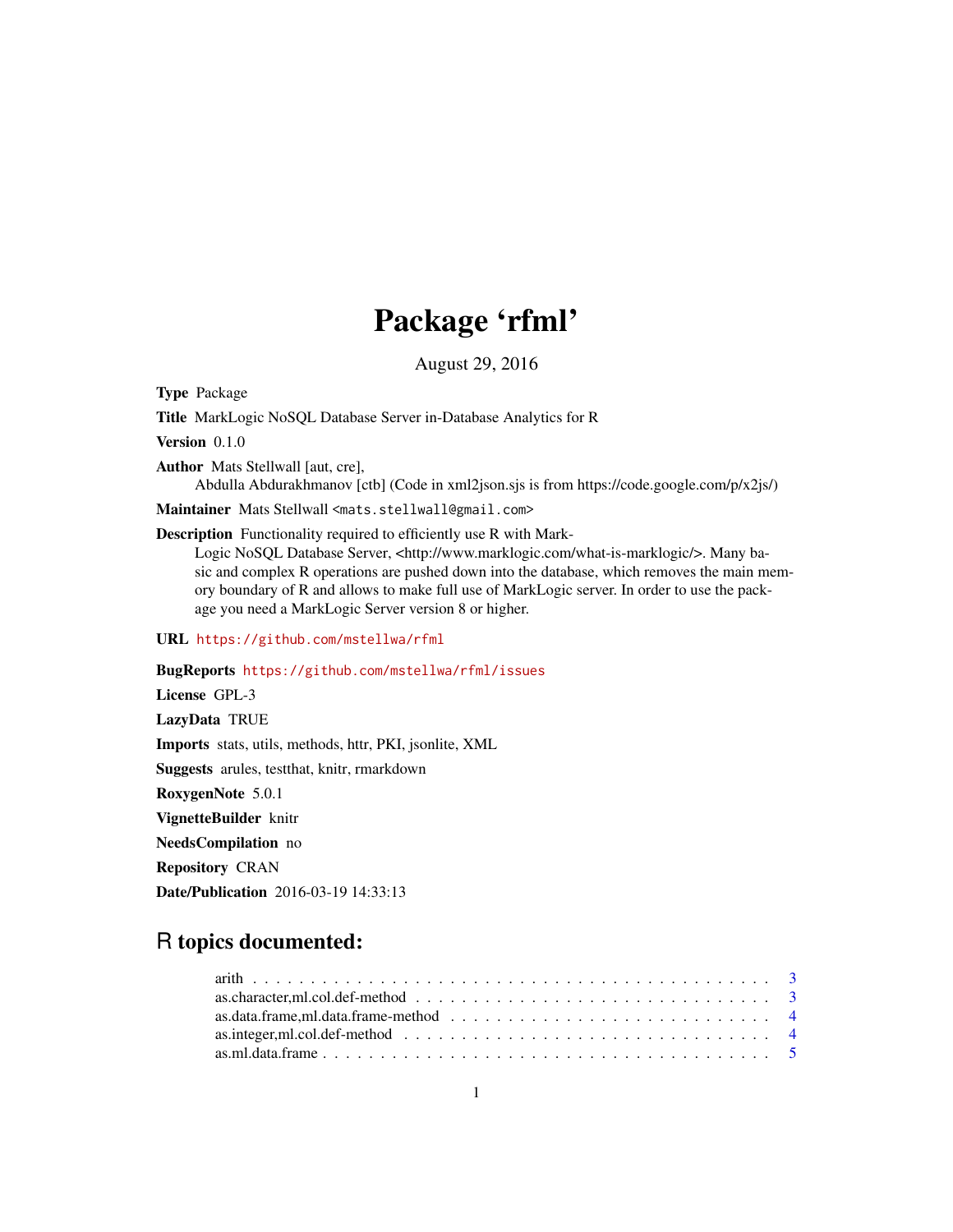|                                                                                                                        | 6              |
|------------------------------------------------------------------------------------------------------------------------|----------------|
|                                                                                                                        | 6              |
|                                                                                                                        | 7              |
| $cor, ml. col. def.ml. col. def-method              $                                                                  | $\overline{7}$ |
| $cor, ml. data. frame, ANY-method \dots \dots \dots \dots \dots \dots \dots \dots \dots \dots \dots \dots \dots \dots$ | 8              |
|                                                                                                                        | 9              |
|                                                                                                                        | 9              |
|                                                                                                                        | 10             |
|                                                                                                                        | 11             |
|                                                                                                                        | 11             |
|                                                                                                                        | 12             |
|                                                                                                                        | 12             |
|                                                                                                                        | 13             |
|                                                                                                                        | 13             |
|                                                                                                                        | 14             |
|                                                                                                                        | 14             |
|                                                                                                                        | 15             |
|                                                                                                                        | 16             |
|                                                                                                                        | 17             |
|                                                                                                                        | 18             |
|                                                                                                                        | 19             |
|                                                                                                                        | 20             |
|                                                                                                                        | 20             |
|                                                                                                                        | 21             |
|                                                                                                                        | 21             |
|                                                                                                                        | 22             |
|                                                                                                                        | 22             |
|                                                                                                                        | 24             |
|                                                                                                                        | 24             |
|                                                                                                                        | 25             |
|                                                                                                                        | 26             |
|                                                                                                                        | 27             |
|                                                                                                                        | 27             |
|                                                                                                                        | 28             |
|                                                                                                                        | 28             |
|                                                                                                                        | 29             |
|                                                                                                                        | 29             |
| rm.ml.data.frame                                                                                                       | 29             |
|                                                                                                                        | 30             |
|                                                                                                                        | 31             |
|                                                                                                                        | 32             |
|                                                                                                                        | 32             |
|                                                                                                                        | 33             |
|                                                                                                                        | 33             |
|                                                                                                                        | 34             |
|                                                                                                                        | 35             |
|                                                                                                                        | 35             |
|                                                                                                                        | 37             |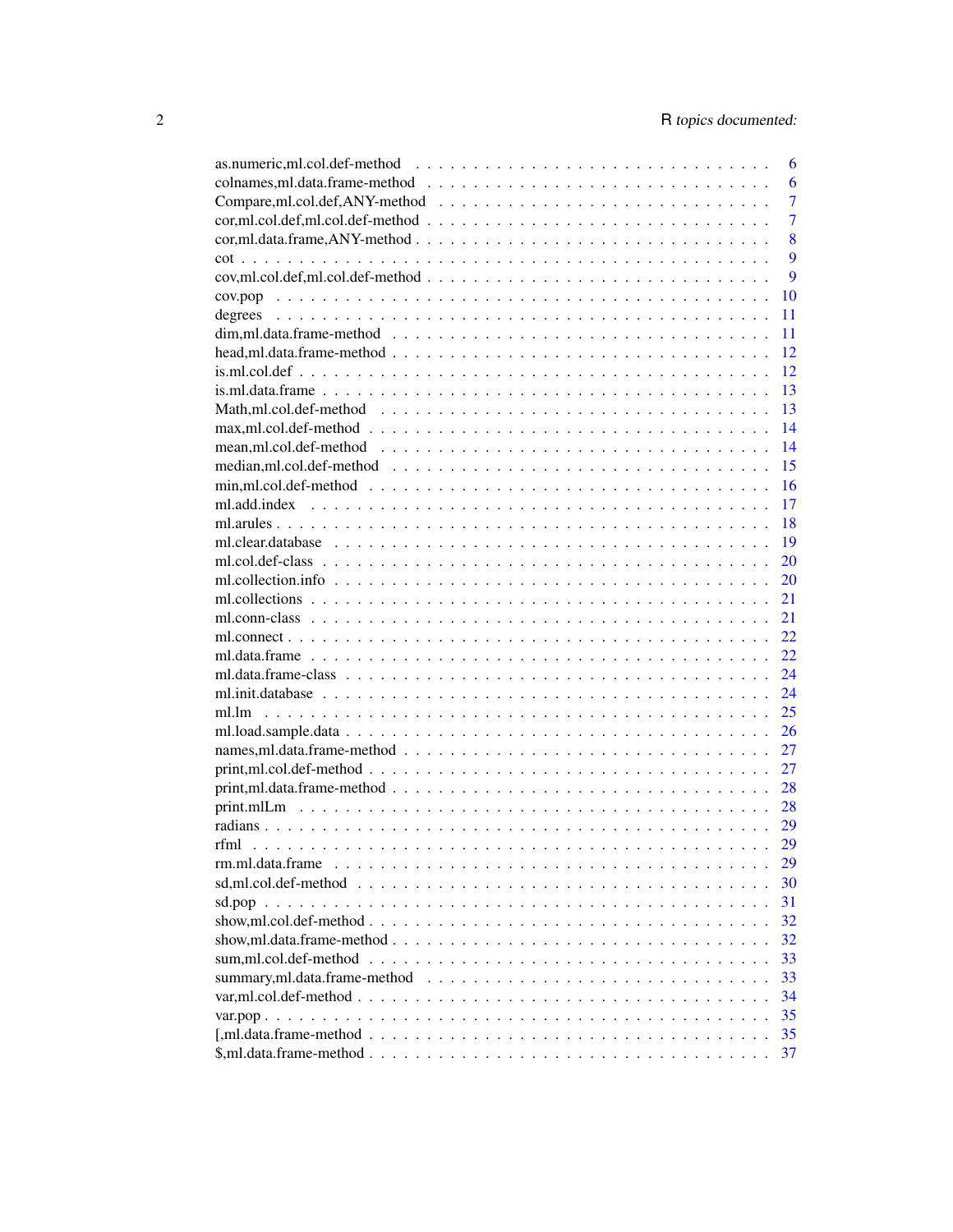#### <span id="page-2-0"></span>arith 3

#### **Index** [39](#page-38-0)

arith *Arithmetic Operators*

#### Description

Arithmetic Operators

# Usage

```
## S4 method for signature 'ml.col.def,ml.col.def'
Arith(e1, e2)
## S4 method for signature 'ml.col.def,ANY'
Arith(e1, e2)
## S4 method for signature 'ANY,ml.col.def'
Arith(e1, e2)
```
# Arguments

e1, e2 numeric vectors or string or [ml.col.def-class](#page-19-1) object.

as.character,ml.col.def-method *Cast a [ml.col.def-class](#page-19-1) expresion to string*

#### Description

This function will add a function to cast the expresion of the [ml.col.def-class](#page-19-1) to a string value. The cast will be done when the result is returned to the client.

# Usage

```
## S4 method for signature 'ml.col.def'
as.character(x)
```
# Arguments

x an [ml.col.def-class](#page-19-1) object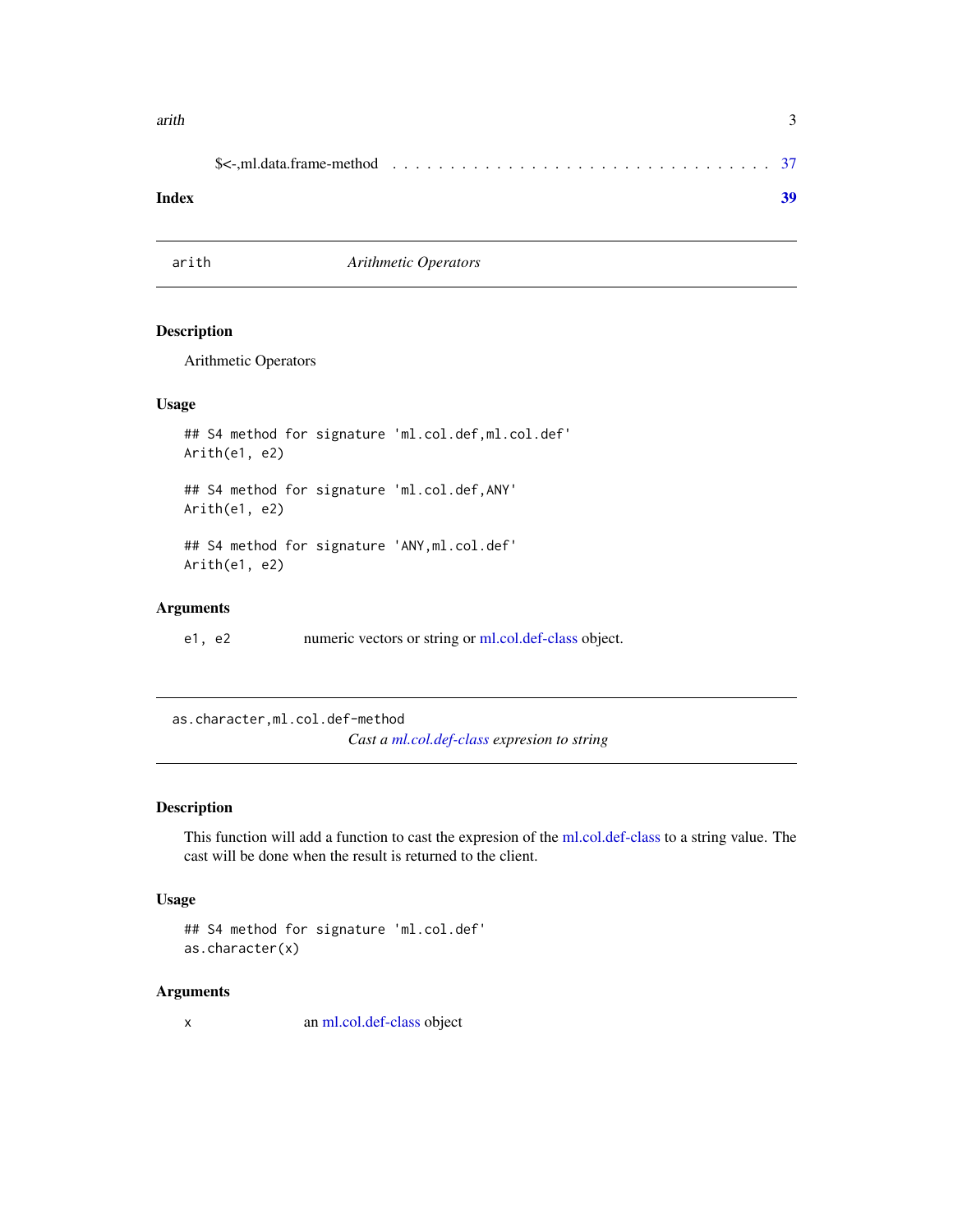<span id="page-3-0"></span>as.data.frame,ml.data.frame-method

*Pull data from MarkLogic server based on a [ml.data.frame](#page-21-1) object and return it as a data.frame.*

# <span id="page-3-1"></span>Description

Pull data from MarkLogic server based on a [ml.data.frame](#page-21-1) object and return it as a data.frame.

# Usage

```
## S4 method for signature 'ml.data.frame'
as.data. frame(x, max.rows = NULL, \ldots)
```
# Arguments

| X                       | a ml.data.frame object                    |
|-------------------------|-------------------------------------------|
| max.rows                | maximum rows to return. Default all rows. |
| $\cdot$ $\cdot$ $\cdot$ | Not used.                                 |

# See Also

[ml.data.frame](#page-21-1), [as.ml.data.frame](#page-4-1) for uploading data, [rm.ml.data.frame](#page-28-1) for delete uploaded data

#### Examples

```
## Not run:
library(rfml)
localConn <- ml.connect()
# create a ml.data.frame based on a search
mlIris <- ml.data.frame(localConn, "setosa")
lIris <- as.data.frame(mlIris)
```
## End(Not run)

as.integer,ml.col.def-method

*Cast a [ml.col.def-class](#page-19-1) expresion to integer*

#### Description

This function will add a function to cast the expresion of the [ml.col.def-class](#page-19-1) to a integer value. The cast will be done when the result is returned to the client.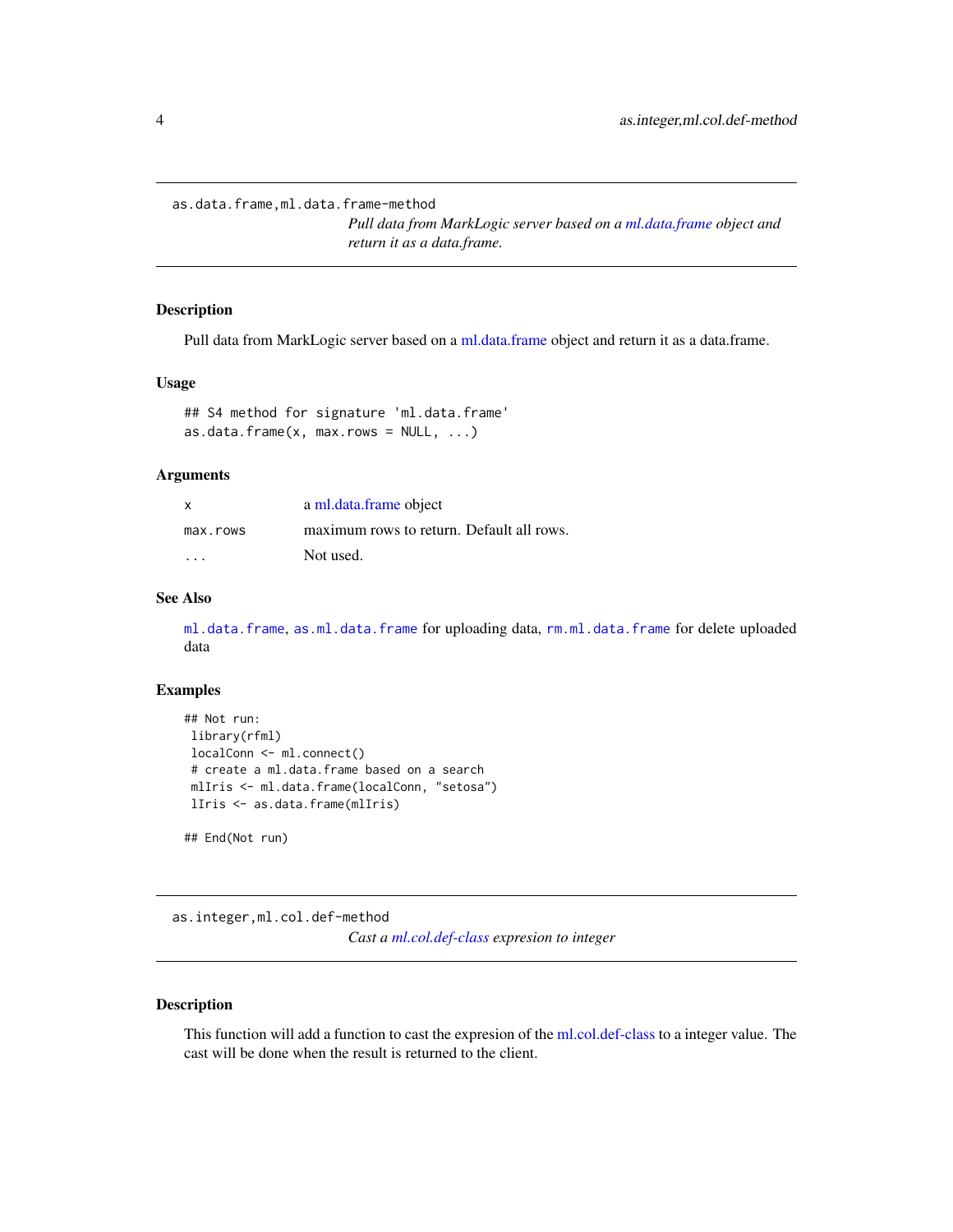#### <span id="page-4-0"></span>as.ml.data.frame 5

# Usage

```
## S4 method for signature 'ml.col.def'
as.integer(x)
```
#### Arguments

x an [ml.col.def-class](#page-19-1) object

<span id="page-4-1"></span>as.ml.data.frame *Upload data in a data.frame object or create data based on a [ml.data.frame](#page-21-1) object*

# Description

The function will upload the data within a data.frame object or create data in MarkLogic Server based on a [ml.data.frame](#page-21-1) object. Data created based on [ml.data.frame](#page-21-1) will be flat and fields will have the same names as in the .col.name slot. See details for more information about how data is created.

#### Usage

as.ml.data.frame(conn, x, name, format = "json", directory = "")

# Arguments

| conn         | A ml.conn object that has a valid connection to a MarkLogic Server                                                |
|--------------|-------------------------------------------------------------------------------------------------------------------|
| $\mathsf{x}$ | a Data Frame or ml.data.frame object.                                                                             |
| name         | The name of the object.                                                                                           |
| format       | The format od the documents that is created, json or XML. Default is json                                         |
| directory    | The directory to save the documents, needs to start and end with a . Default<br>saved to /rfml/[username]/[name]/ |

#### Details

When data is uploaded or created it will be stored as json documents default, the format parameter controls, and Document URIs, the identifier of a document, is generated based on the string "rfml", the rowname if a data.frame or a counter if it is a ml.data.frame, the loged in username and the name parameter, for example /rfml/admin/iris/. The documents will also belong to a collection named after tne name parameter.

#### Value

A ml.data.frame object.

# See Also

[ml.data.frame](#page-21-1), [as.data.frame](#page-3-1) for pulling data, [rm.ml.data.frame](#page-28-1) for delete uploaded data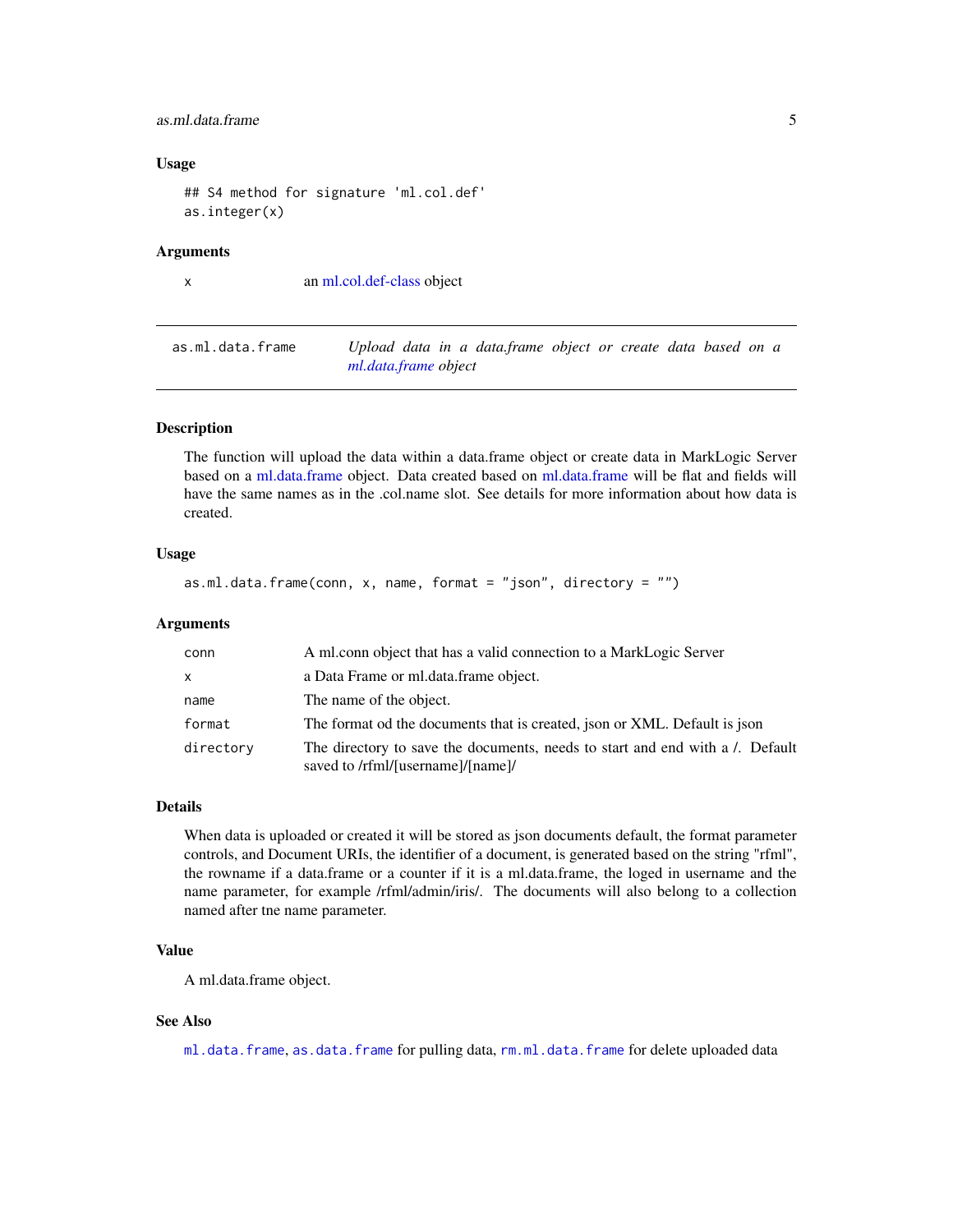# Examples

```
## Not run:
library(rfml)
ml.connect()
# create a ml.data.frame based on the iris data set
mlIris <- as.ml.data.frame(iris, "iris")
## End(Not run)
```
as.numeric,ml.col.def-method

*Cast a [ml.col.def-class](#page-19-1) expresion to numeric.*

# Description

This function will add a function to cast the expresion of the [ml.col.def-class](#page-19-1) to a numeric value. The cast will be done when the result is returned to the client.

# Usage

## S4 method for signature 'ml.col.def' as.numeric(x)

#### Arguments

x an [ml.col.def-class](#page-19-1) object.

colnames,ml.data.frame-method

*Column Names of an [ml.data.frame](#page-21-1) object*

# Description

Column Names of an [ml.data.frame](#page-21-1) object

#### Usage

```
## S4 method for signature 'ml.data.frame'
colnames(x)
```
# Arguments

x an ml.data.frame object

<span id="page-5-0"></span>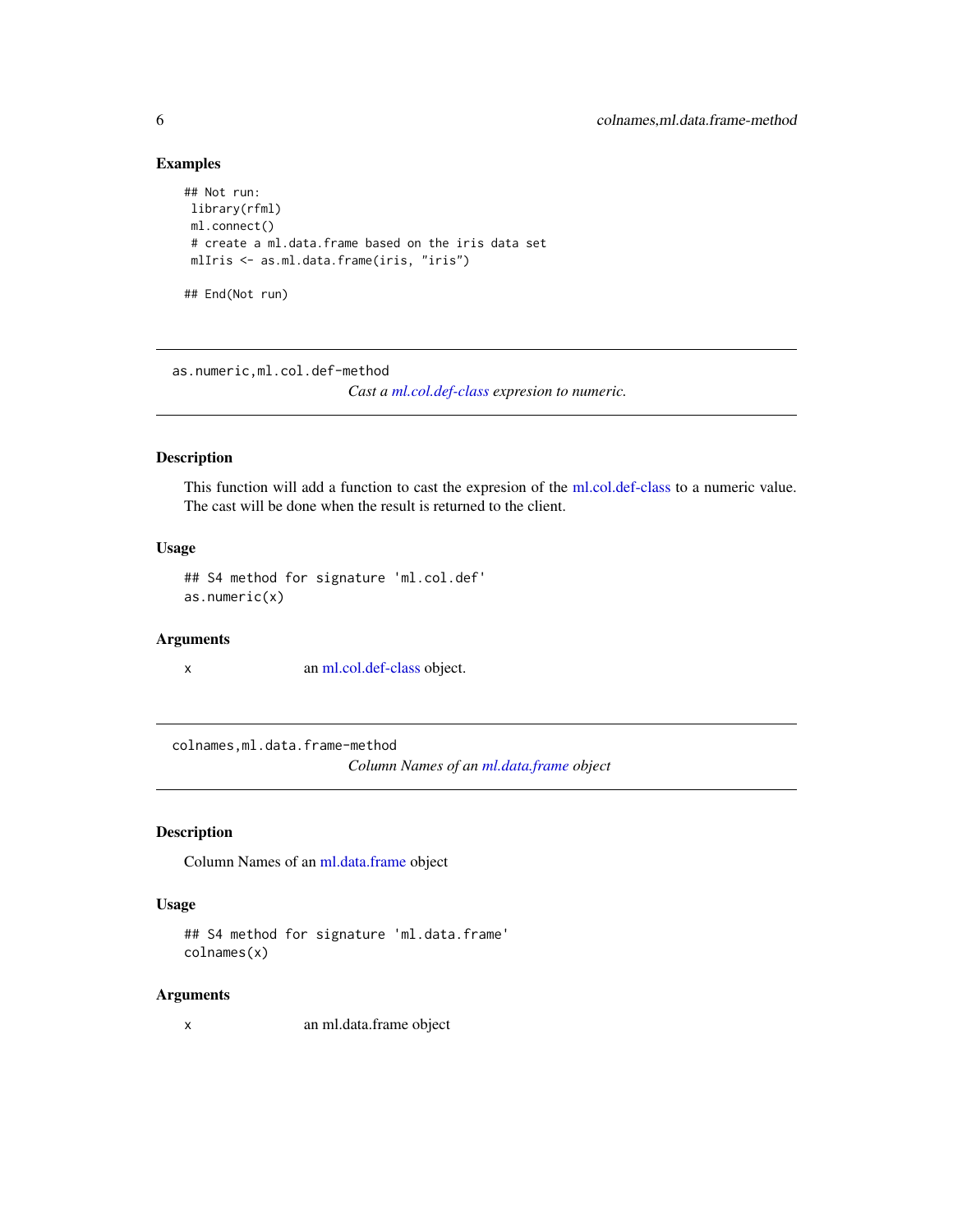<span id="page-6-0"></span>Compare,ml.col.def,ANY-method *Relational Operators*

# Description

Relational operators used for field level filtering of a [ml.data.frame](#page-21-1) object.

#### Usage

## S4 method for signature 'ml.col.def,ANY' Compare(e1, e2)

#### Arguments

| e1 | an ml.col.def-class object. |
|----|-----------------------------|
| e2 | any object                  |

cor,ml.col.def,ml.col.def-method *Correlation*

#### Description

Returns the Pearson correlation coefficient between two [ml.data.frame](#page-21-1) fields.

#### Usage

```
## S4 method for signature 'ml.col.def,ml.col.def'
cor(x, y = NULL, use = NULL,method = NULL)
```
# Arguments

| x      | a ml.data.frame field. |
|--------|------------------------|
| у      | a ml.data.frame field  |
| use    | not used currently     |
| method | not used currently     |

#### Details

The function eliminates all pairs for which either the first element or the second element is empty. After the elimination, if the length of the input is less than 2, the function returns the empty sequence. After the elimination, if the standard deviation of the first column or the standard deviation of the second column is 0, the function returns the empty sequence.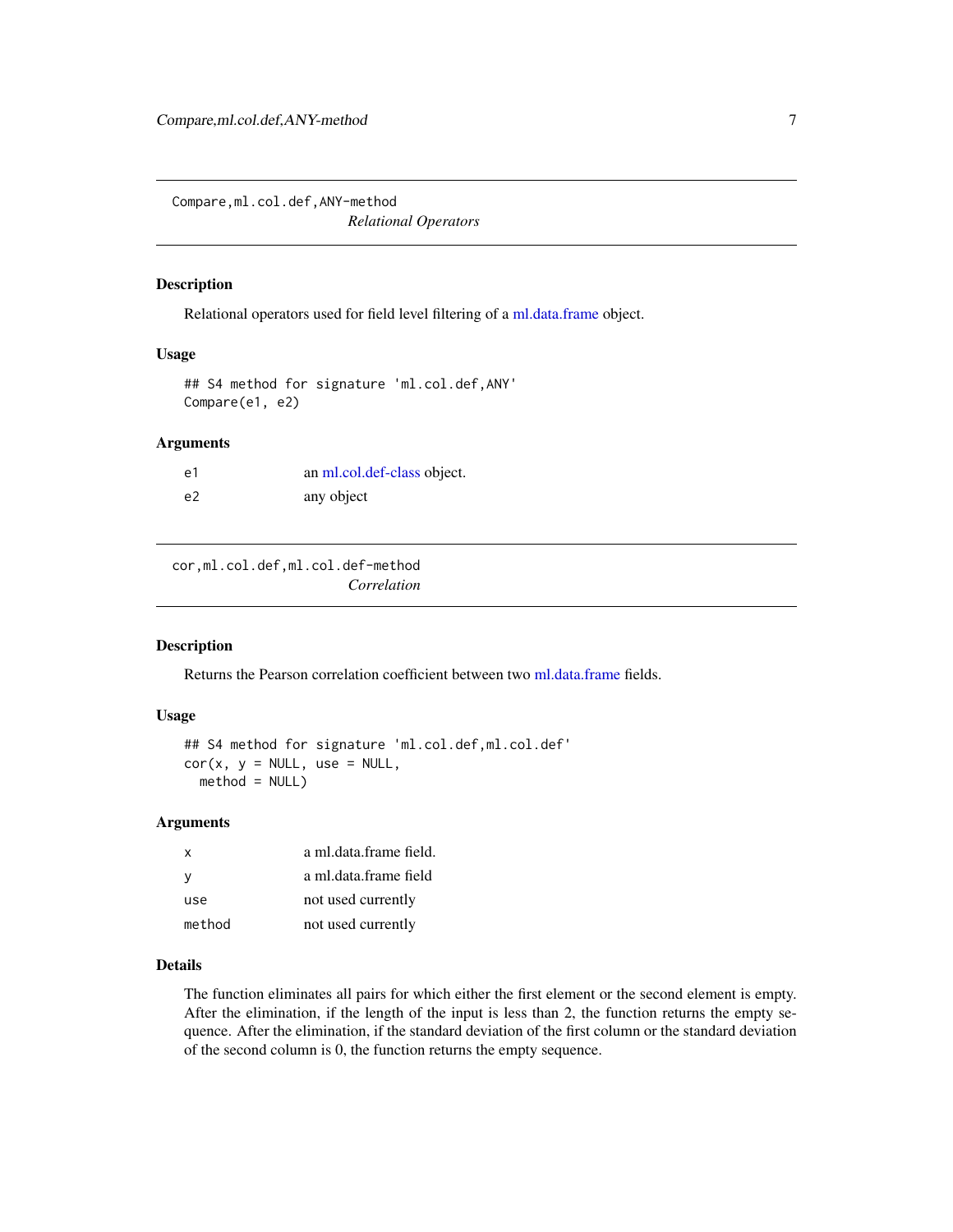# <span id="page-7-0"></span>Value

The correlation coefficient

#### Examples

```
## Not run:
library(rfml)
locConn <- ml.connect()
# create a ml.data.frame based on a search
mlIris <- ml.data.frame(locConn, collection = "iris")
# return the correlation
cor(mlIris$Sepal.Length, mlIris$Petal.Length)
```
## End(Not run)

cor,ml.data.frame,ANY-method *Correlation Matrix*

# Description

Returns the Pearson correlation coefficient matrix of all numeric fields in a [ml.data.frame](#page-21-1)

#### Usage

## S4 method for signature 'ml.data.frame,ANY'  $cor(x, y = NULL, use = NULL, method = NULL)$ 

#### Arguments

| $\mathsf{x}$ | a ml.data.frame              |
|--------------|------------------------------|
| У            | not used when doing a matrix |
| use          | not implemented              |
| method       | not implemented              |

#### Details

The function eliminates all fields pairs for which either the first element or the second element is empty. After the elimination, if the length of the input is less than 2, the function returns the empty sequence. After the elimination, if the standard deviation of the first column or the standard deviation of the second column is 0, the function returns the empty sequence.

#### Value

The correlation coefficient matrix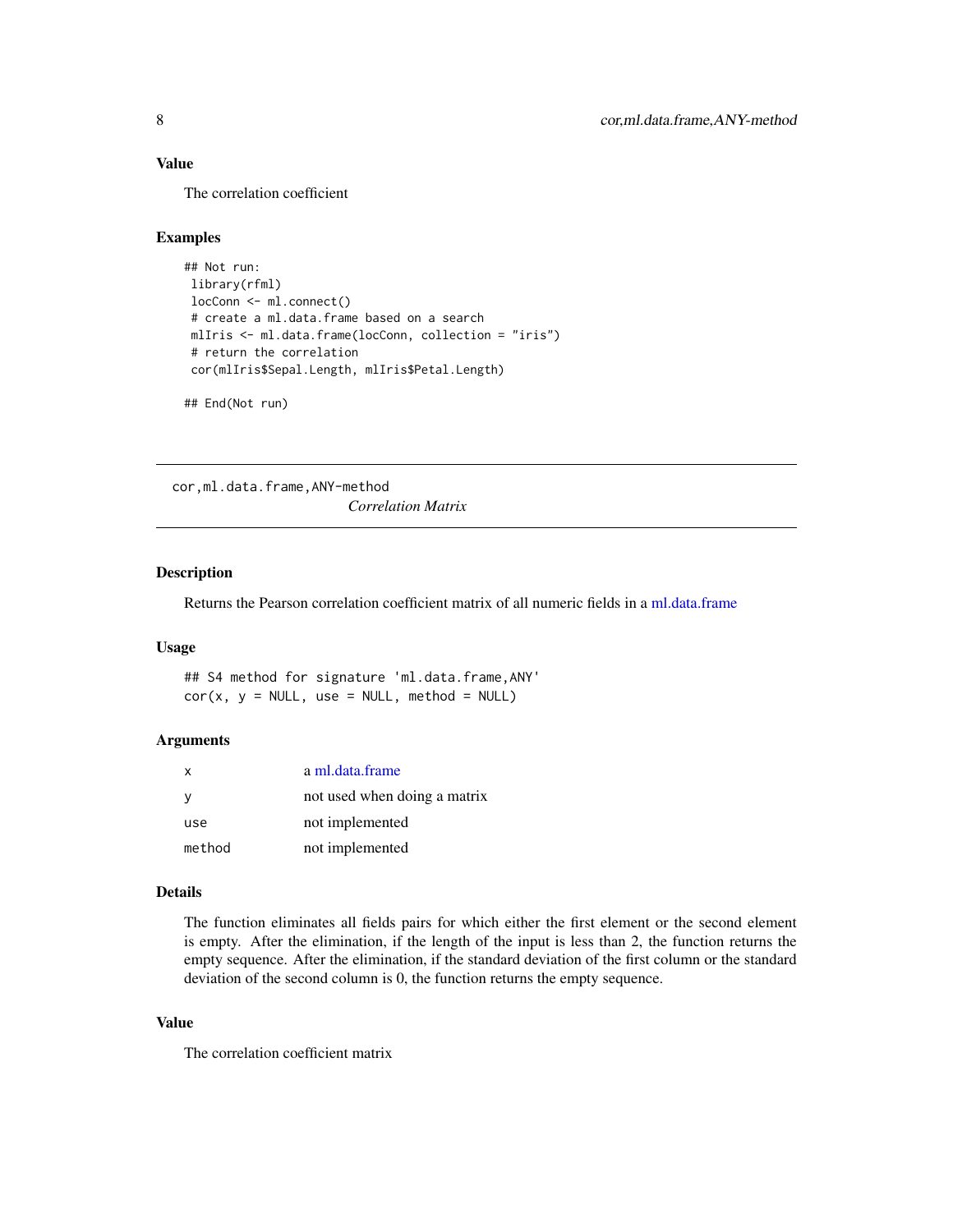<span id="page-8-0"></span>cot contract the contract of the contract of the contract of the contract of the contract of the contract of the contract of the contract of the contract of the contract of the contract of the contract of the contract of t

# Examples

```
## Not run:
library(rfml)
locConn <- ml.connect()
# create a ml.data.frame based on a search
mlIris <- ml.data.frame(locConn, collection = "iris")
# return the correlation matrix
cor(mlIris)
```
## End(Not run)

cot *Cotangent*

### Description

Returns the cotangent of x.

# Usage

cot(x)

# Arguments

x an [ml.col.def-class](#page-19-1) object.

# Value

The cotangent of x.

cov,ml.col.def,ml.col.def-method *Covariance*

# Description

Returns the sample covariance of two variables, [ml.data.frame](#page-21-1) fields.

# Usage

```
## S4 method for signature 'ml.col.def,ml.col.def'
cov(x, y = NULL, use = NULL,method = NULL)
```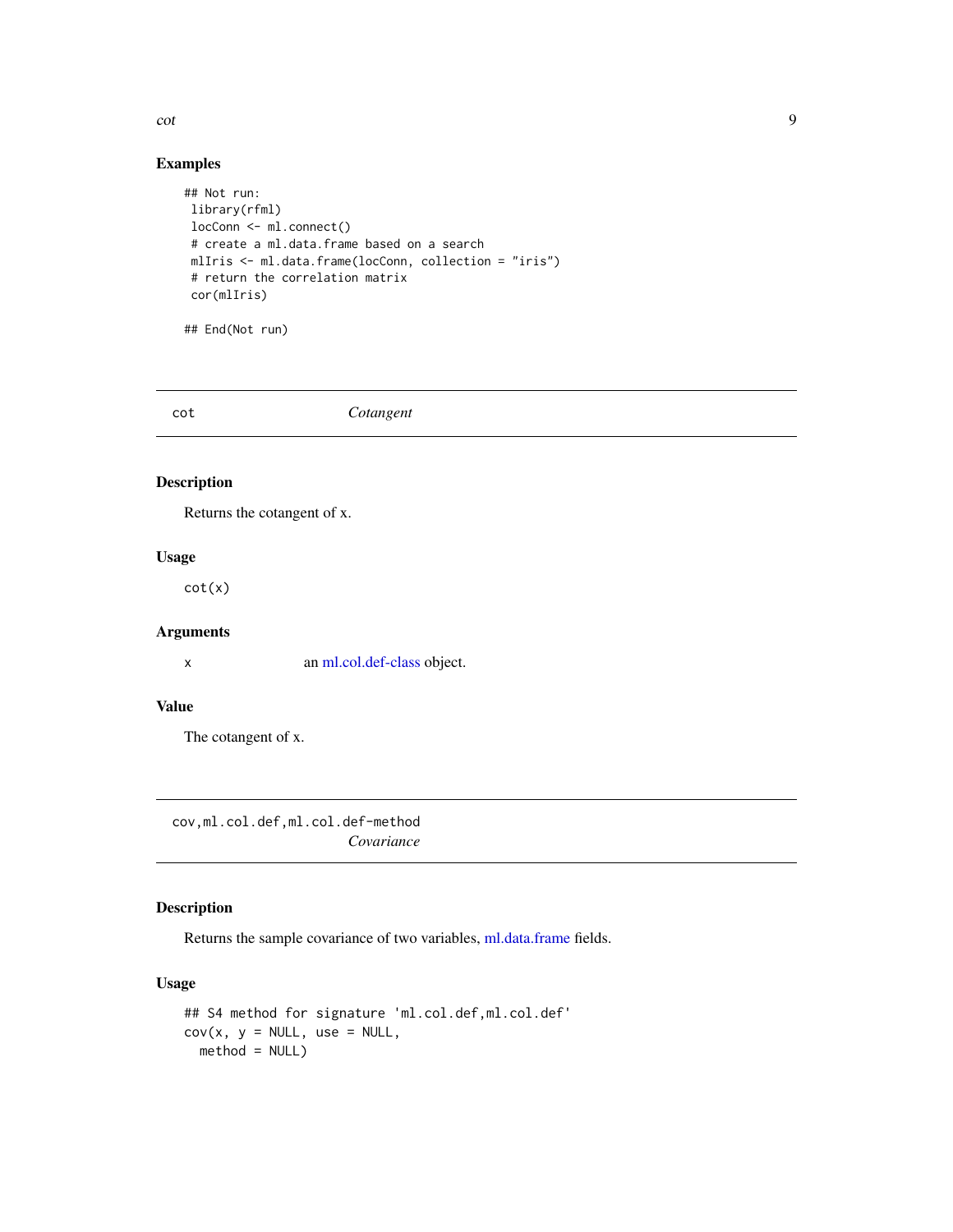<span id="page-9-0"></span>10 cov.pop

#### Arguments

| a ml.data.frame field. |
|------------------------|
| a ml.data.frame field  |
| not implemented        |
| not implemented        |
|                        |

# Details

The function eliminates all pairs for which either the first element or the second element is empty. After the elimination, if the length of the input is less than 2, the function returns the empty sequence.

#### Value

The sample covariance

# Examples

```
## Not run:
library(rfml)
locConn <- ml.connect()
# create a ml.data.frame based on a search
mlIris <- ml.data.frame(locConn,collection = "iris")
# return the Covariance
cov(mlIris$Sepal.Length, mlIris$Petal.Length)
```
## End(Not run)

cov.pop *Population Covariance*

# Description

Returns the population covariance of two variables, [ml.data.frame](#page-21-1) fields.

### Usage

cov.pop(x, y)

#### Arguments

| x | a ml.data.frame field. |
|---|------------------------|
| y | a ml.data.frame field  |

# Details

The function eliminates all pairs for which either the first element or the second element is empty. After the elimination, if the length of the input is 0, the function returns the empty sequence.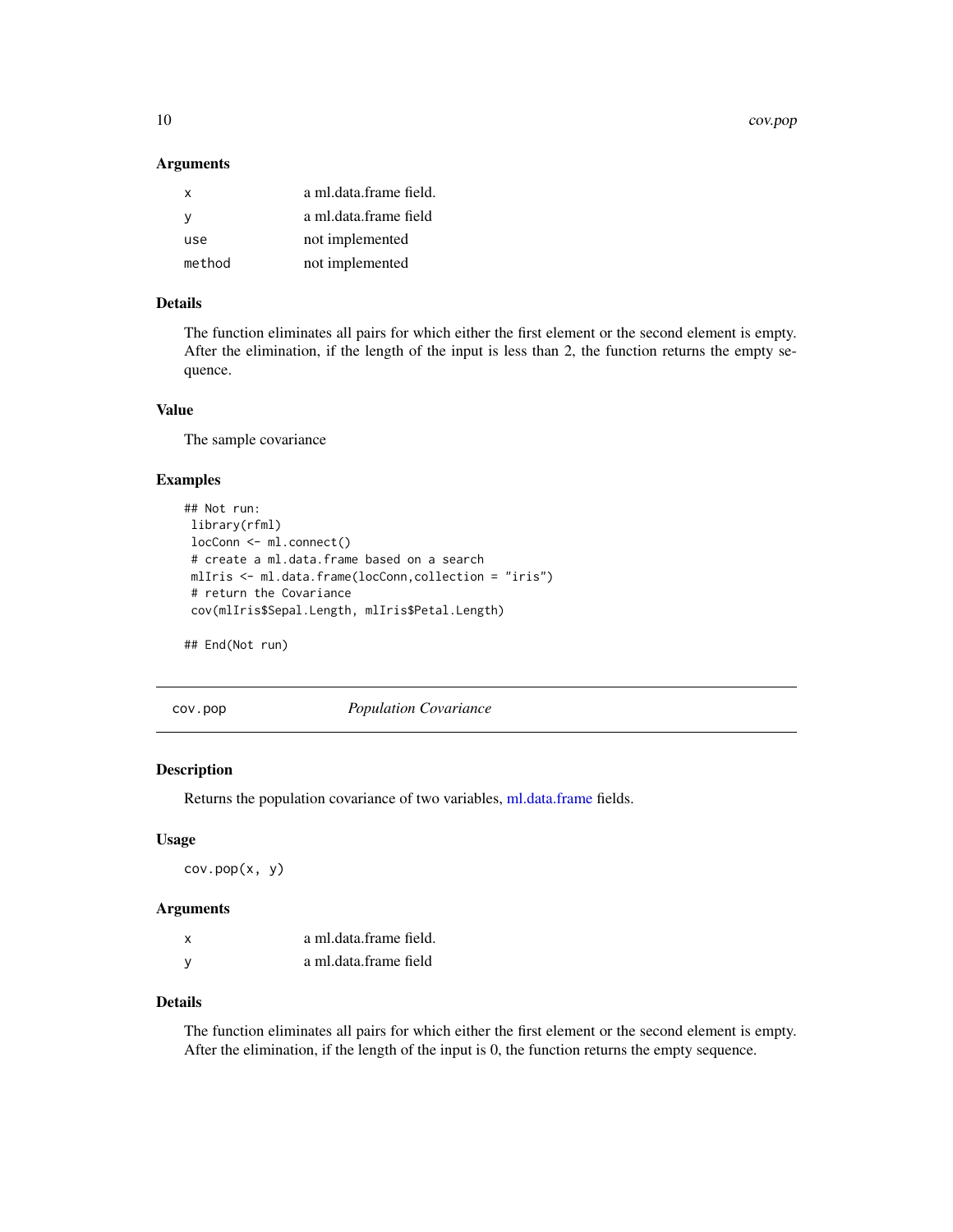#### <span id="page-10-0"></span>degrees and the state of the state of the state of the state of the state of the state of the state of the state of the state of the state of the state of the state of the state of the state of the state of the state of th

# Value

The population covariance

### Examples

```
## Not run:
library(rfml)
locConn <- ml.connect()
# create a ml.data.frame based on a search
mlIris <- ml.data.frame(locConn, collection = "iris")
# return the population covariance
cov.pop(mlIris$Sepal.Length, mlIris$Petal.Length)
```
## End(Not run)

degrees *Degrees*

#### Description

Returns numeric expression converted from radians to degrees. The function is applied when the result is returned to the client.

# Usage

degrees(x)

#### Arguments

x an [ml.col.def-class](#page-19-1) object.

#### Value

numeric expression converted from radians to degrees.

dim,ml.data.frame-method

*Dimensions of an [ml.data.frame](#page-21-1) object*

# Description

Dimensions of an [ml.data.frame](#page-21-1) object

# Usage

## S4 method for signature 'ml.data.frame' dim(x)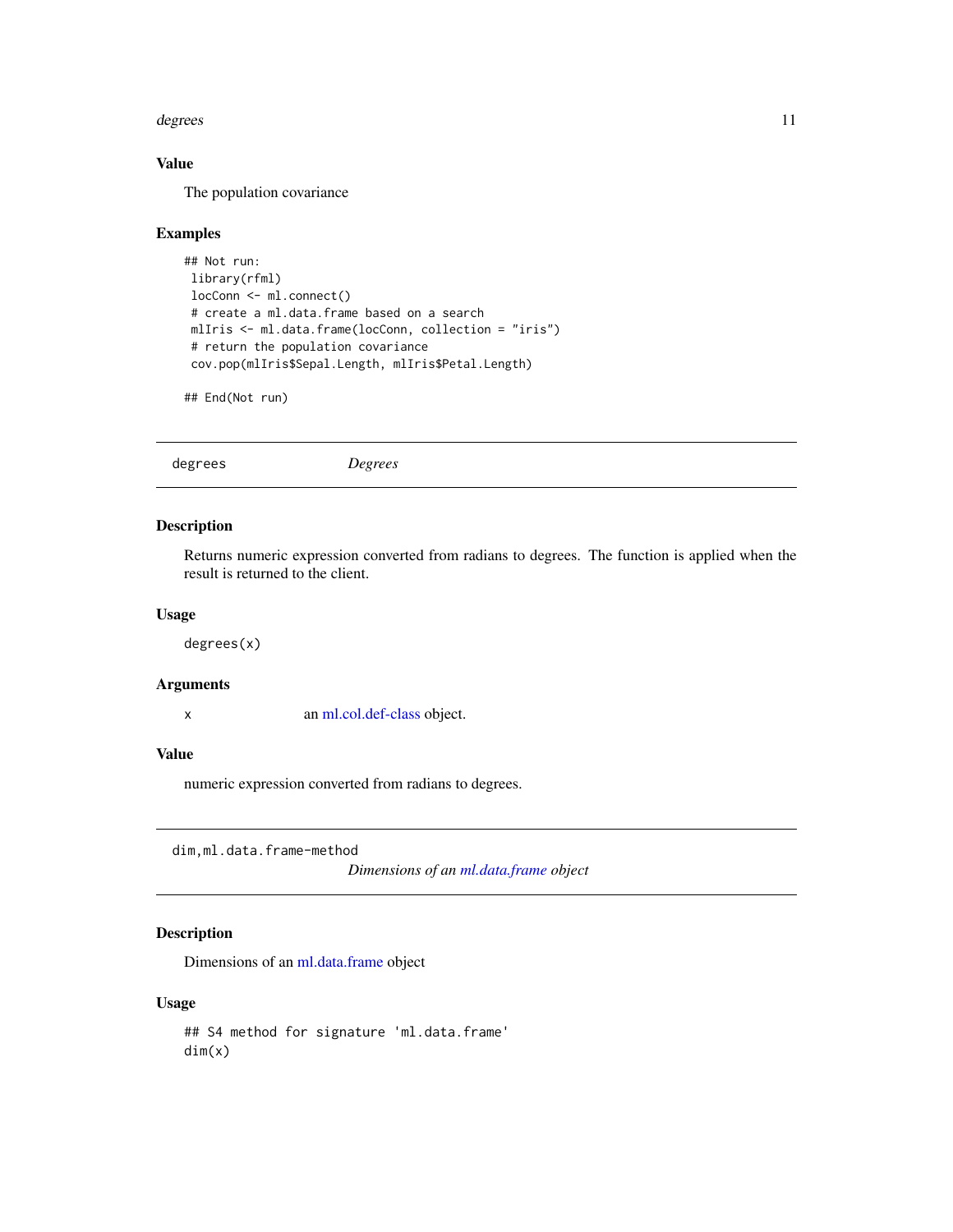#### <span id="page-11-0"></span>Arguments

x an ml.data.frame object

head,ml.data.frame-method

*Return the First Part of an [ml.data.frame](#page-21-1)*

# Description

Return the First Part of an [ml.data.frame](#page-21-1)

# Usage

## S4 method for signature 'ml.data.frame' head(x,  $n = 6, ...$ )

# Arguments

| $\mathsf{x}$            | an ml.data.frame object                                      |
|-------------------------|--------------------------------------------------------------|
| n                       | a single integer. The number of rows to return, default is 6 |
| $\cdot$ $\cdot$ $\cdot$ | not used                                                     |

| is.ml.col.def | Check if an object is of type ml.col.def-class |
|---------------|------------------------------------------------|
|---------------|------------------------------------------------|

# Description

This function checks if the input is of type [ml.col.def-class.](#page-19-1)

# Usage

```
is.ml.col.def(x)
```
# Arguments

x The input can be of any type.

# Value

True if it is a [ml.col.def-class.](#page-19-1) False otherwise.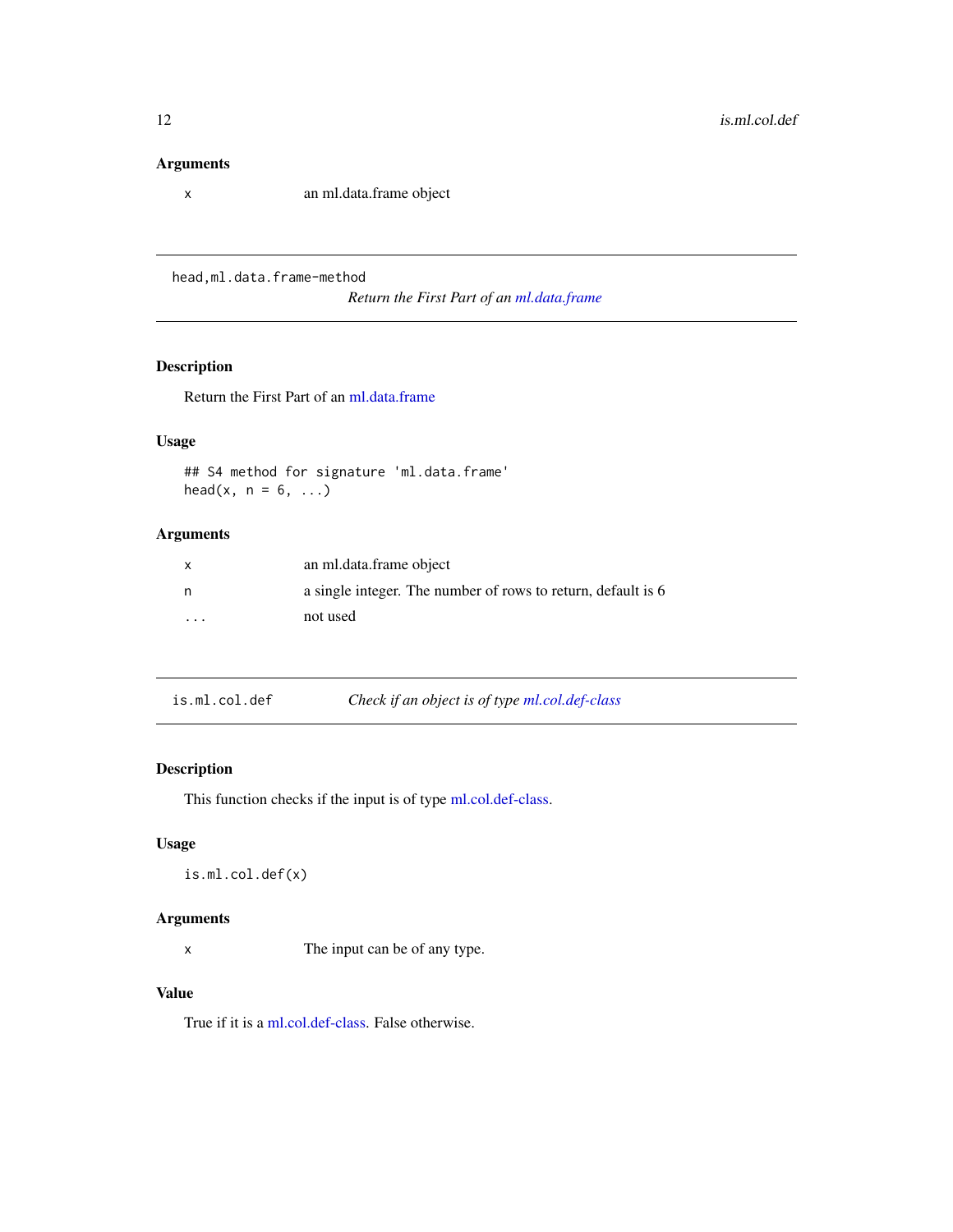<span id="page-12-0"></span>is.ml.data.frame *Check if an object is of type ml.data.frame*

#### Description

This function checks if the input is of type [ml.data.frame.](#page-21-1)

# Usage

is.ml.data.frame(x)

# Arguments

x The input can be of any type.

#### Value

True if it is a ml.data.frame object. False otherwise.

Math,ml.col.def-method

*Miscellaneous Mathematical Functions*

# Description

Mathematical functions that can be used on [ml.data.frame](#page-21-1) fields. The function is applied when the result is returned to the client. Only abs, acos, asin, atan, ceiling, cos, cosh, exp, floor, log, log10 , tan, tanh, sqrt, sin, sinh and trunc is currently supported.

# Usage

```
## S4 method for signature 'ml.col.def'
Math(x)
```
#### Arguments

x an [ml.col.def-class](#page-19-1) object.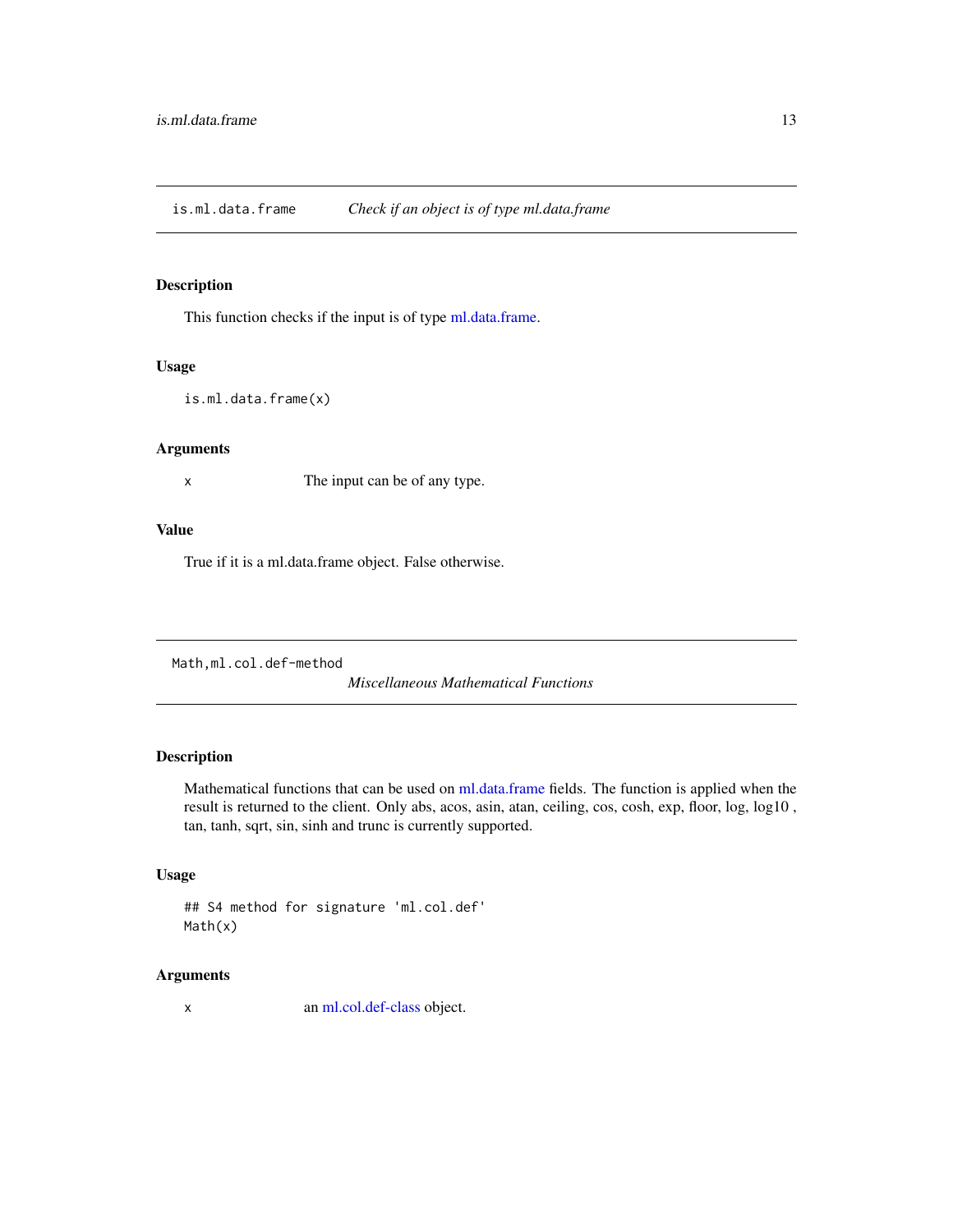<span id="page-13-0"></span>max,ml.col.def-method *Max*

# Description

Returns the maximum value of a [ml.data.frame](#page-21-1) field.

#### Usage

```
## S4 method for signature 'ml.col.def'
max(x, na.rm = FALSE)
```
# Arguments

| x     | a ml.data.frame field. |
|-------|------------------------|
| na.rm | not currently used.    |

# Value

The maximum value

#### Examples

```
## Not run:
locConn <- ml.connect()
# create a ml.data.frame based on a search
mlIris <- ml.data.frame(locConn, collection = "iris")
# max
max(mlIris$Sepal.Length)
## End(Not run)
```
mean,ml.col.def-method

*Mean*

# Description

Returns the mean of a [ml.data.frame](#page-21-1) field.

# Usage

```
## S4 method for signature 'ml.col.def'
mean(x, na.rm = FALSE)
```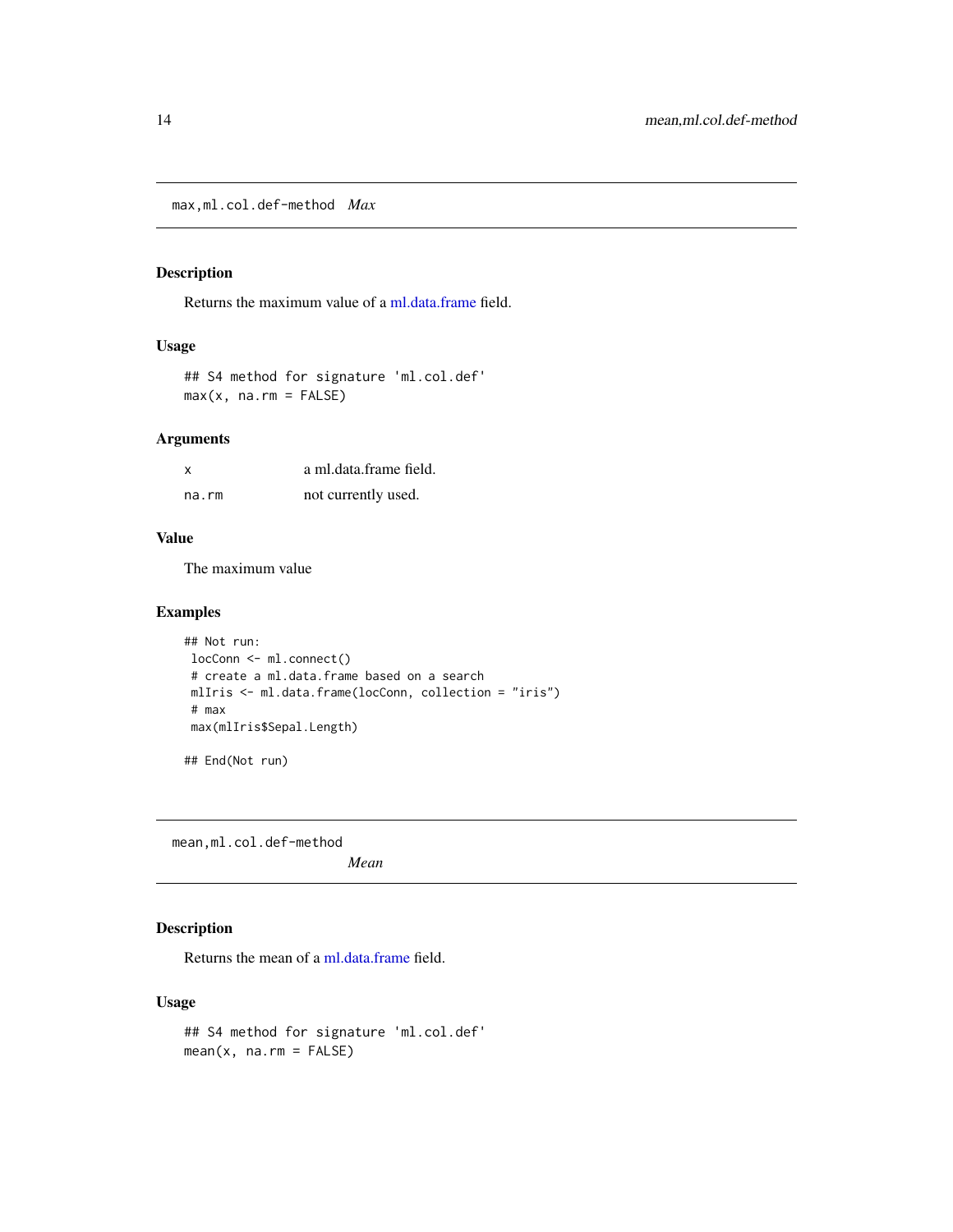# <span id="page-14-0"></span>Arguments

| x     | a ml.data.frame field. |
|-------|------------------------|
| na.rm | not currently used.    |

# Value

The mean

# Examples

```
## Not run:
locConn <- ml.connect()
# create a ml.data.frame based on a search
mlIris <- ml.data.frame(locConn, collection = "iris")
# mean
mean(mlIris$Sepal.Length)
```
## End(Not run)

median,ml.col.def-method *Median*

# Description

Returns the median of a [ml.data.frame](#page-21-1) field.

# Usage

```
## S4 method for signature 'ml.col.def'
median(x, na.rm = FALSE)
```
# Arguments

| X     | a ml.data.frame field. |
|-------|------------------------|
| na.rm | not currently used.    |

# Value

The median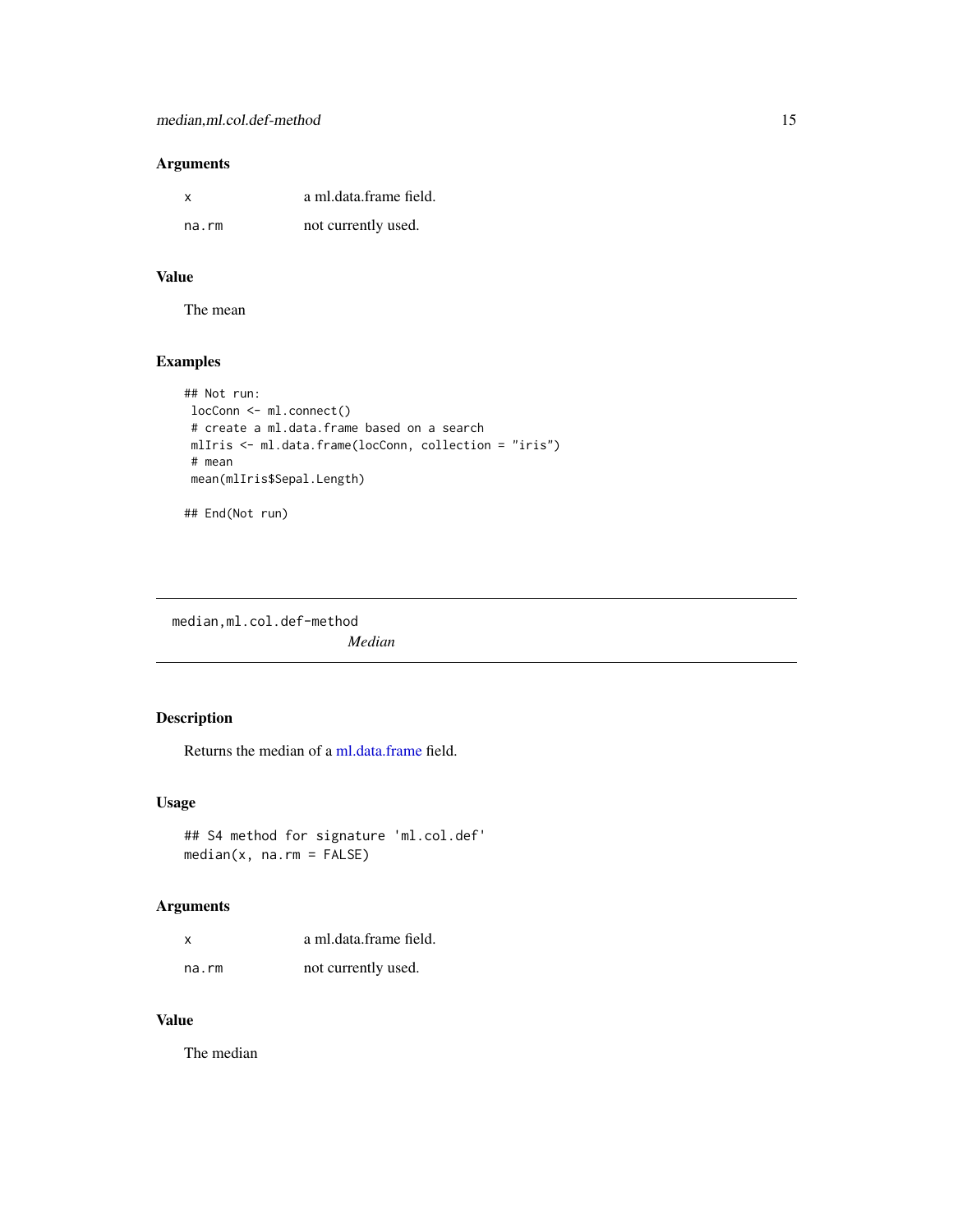# Examples

```
## Not run:
locConn <- ml.connect()
 # create a ml.data.frame based on a search
 mlIris <- ml.data.frame(locConn, collection = "iris")
 # median
median(mlIris$Sepal.Length)
## End(Not run)
```
min,ml.col.def-method *Min*

# Description

Returns the minimum value of a ml.data.frame field.

#### Usage

## S4 method for signature 'ml.col.def'  $min(x, na.rm = FALSE)$ 

# Arguments

| x     | a ml.data.frame field. |
|-------|------------------------|
| na.rm | not currently used.    |

#### Value

The minimum value

# Examples

```
## Not run:
ml.connect()
# create a ml.data.frame based on a search
mlIris <- ml.data.frame(collection = "iris")
# min
min(mlIris$Sepal.Length)
```
## End(Not run)

<span id="page-15-0"></span>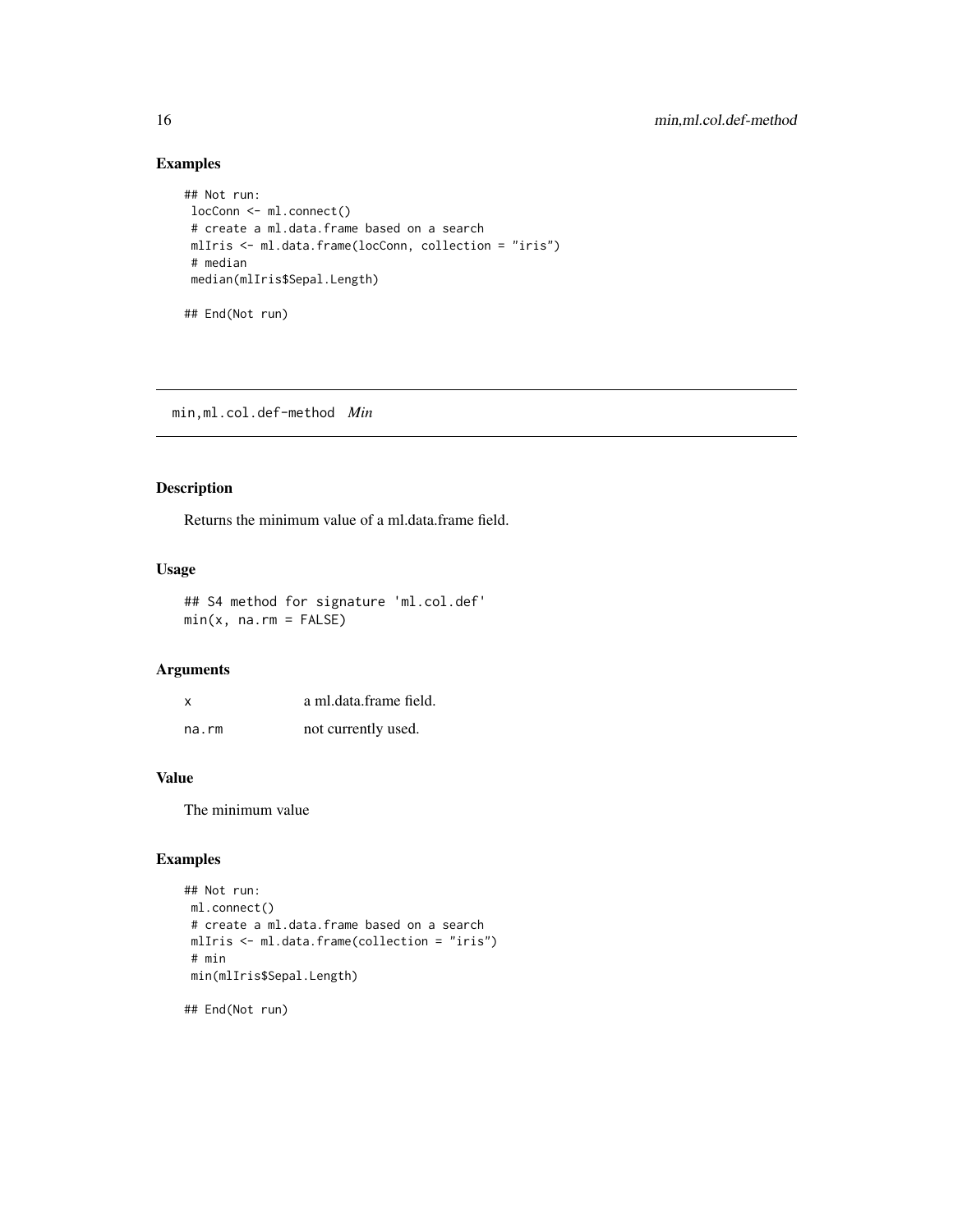#### Description

The function creates or updates a [range element index](http://docs.marklogic.com/guide/concepts/indexing#id_51573) on the underlying element/property of a [ml.data.frame](#page-21-1) field. The user that is used for the login needs the manage-admin role, or the following privilege:

• http://marklogic.com/xdmp/privileges/manage-admin

#### Usage

```
ml.add.index(x, scalarType = "string",
  collation = "http://marklogic.com/collation/", namespaceUri = "",
  database = "Documents", host = "", port = "8002", adminuser = "",
 password = ", conn = NA)
```
# Arguments

| x            | a ml.data.frame field that the index will be created on                                                                           |
|--------------|-----------------------------------------------------------------------------------------------------------------------------------|
| scalarType   | An atomic type specification. "string" is default                                                                                 |
| collation    | For scalar Type $=$ string, you can use a different collation than the default. De-<br>fault is "http://marklogic.com/collation/" |
| namespaceUri | The namespace URI of the XML element, if JSON ignore. Default is empty.                                                           |
| database     | The name of the database to create the index in. "Documents" is default.                                                          |
| host         | The hostname or ipadress of the MarkLogic Manage server. Default is the same<br>as used for conn                                  |
| port         | The port number of the MarkLogic Manage server. 8002 is used default                                                              |
| adminuser    | The username of a user that have rights to create index. Default is the same as<br>used for conn                                  |
| password     | The password. Default is the same as used for conn.                                                                               |
| conn         | A ml.conn-class with a connection to a MarkLoic server. Optional.                                                                 |

#### Details

The function only creates and updates range index on a XML element or JSON property based on the [ml.data.frame](#page-21-1) field. Information about the field can be shown by mlDataFrame\$itemField, where mlDataFrame is a [ml.data.frame](#page-21-1) object and itemField is the name of the field. Indexes created with this function will always have range-value-positions equal true.

# Value

The function will raise a error if something goes wrong.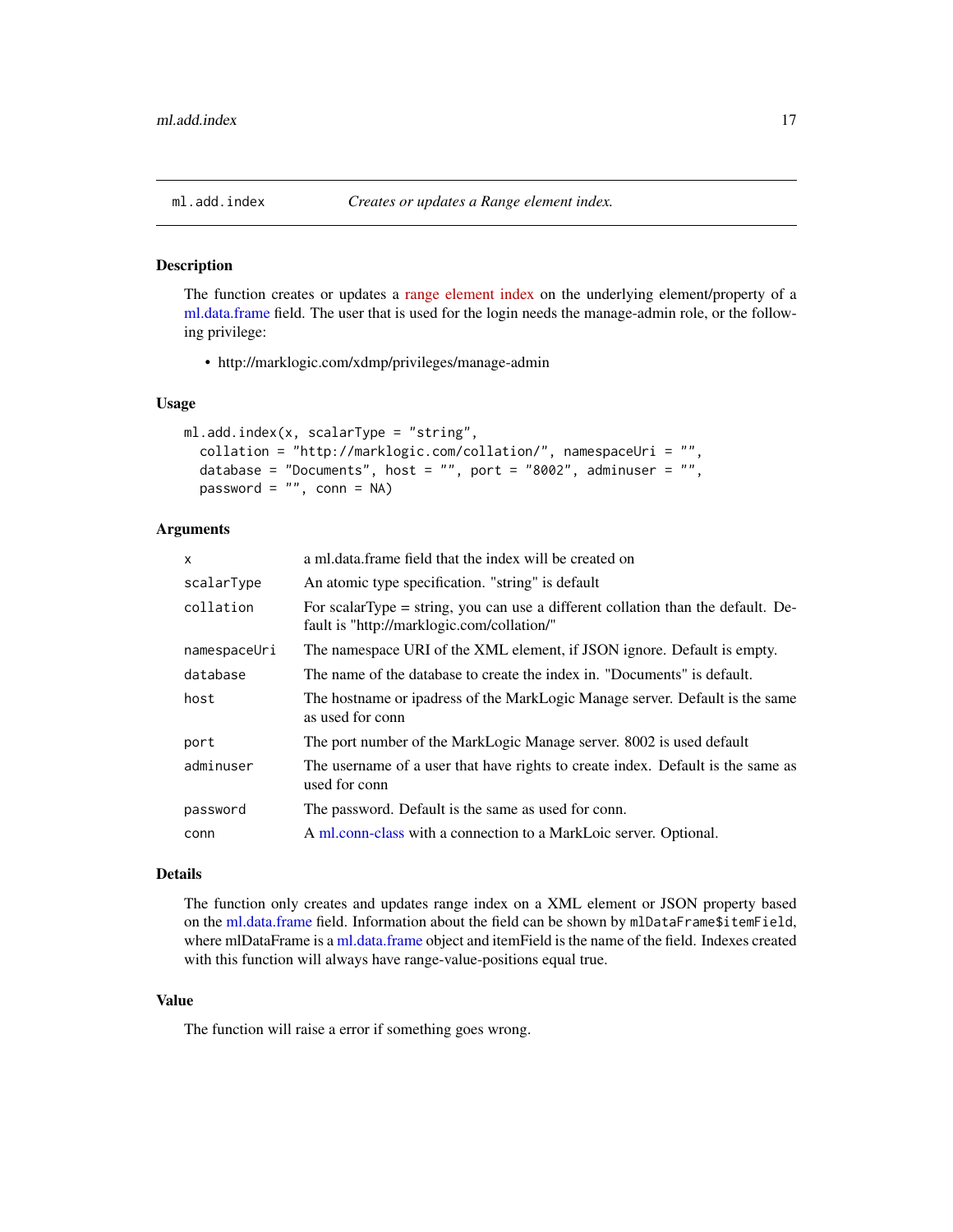<span id="page-17-1"></span><span id="page-17-0"></span>

# Description

Mine frequent itemsets or association rules using MarkLogic Server built in Range Index functions. The function require that there is a Range Index on the underlying field of itemField, a range indexe can be created with the [ml.add.index](#page-16-1) function. It will return a object that is of class rules or itemsets as defined in the arules package. It will need the arules package installed.

#### Usage

```
ml.arules(data, itemField, support = 0.5, confidence = 0.8, maxlen = 5,
  target = "rules")
```
#### Arguments

| data       | an ml.data.frame object                                                                                                                     |
|------------|---------------------------------------------------------------------------------------------------------------------------------------------|
| itemField  | a ml.data.frame field which is the field that the itemsets will be created of. The<br>underlying field needs to have a Range Index defined. |
| support    | a numeric value for the minimal support of an item set (default: $0.5$ )                                                                    |
| confidence | a numeric value for the minimal confidence of rules/association hyperedges (de-<br>fault: $0.8$ )                                           |
| maxlen     | an integer value for the maximal number of items per item set (default: $5$ )                                                               |
| target     | a character string indicating the type of association mined. One of "frequent"<br>itemsets" or "rules", default is "rules"                  |

#### Details

The frequent itemset and association rules extraction method is using the same method as the Apriori algorithm by first identify all 1-n itemsets that satisfy the support threshold and based on these extract rules that satisfy the confidence threshold.

It is depended on that there are a Range Index on the underlying field for the itemField. Information about the name of the field can be shown by mlDataFrame\$itemField, where mlDataFrame is a ml.data.frame object and itemField is the name of the field.

#### Value

Returns an object of class rules or itemsets.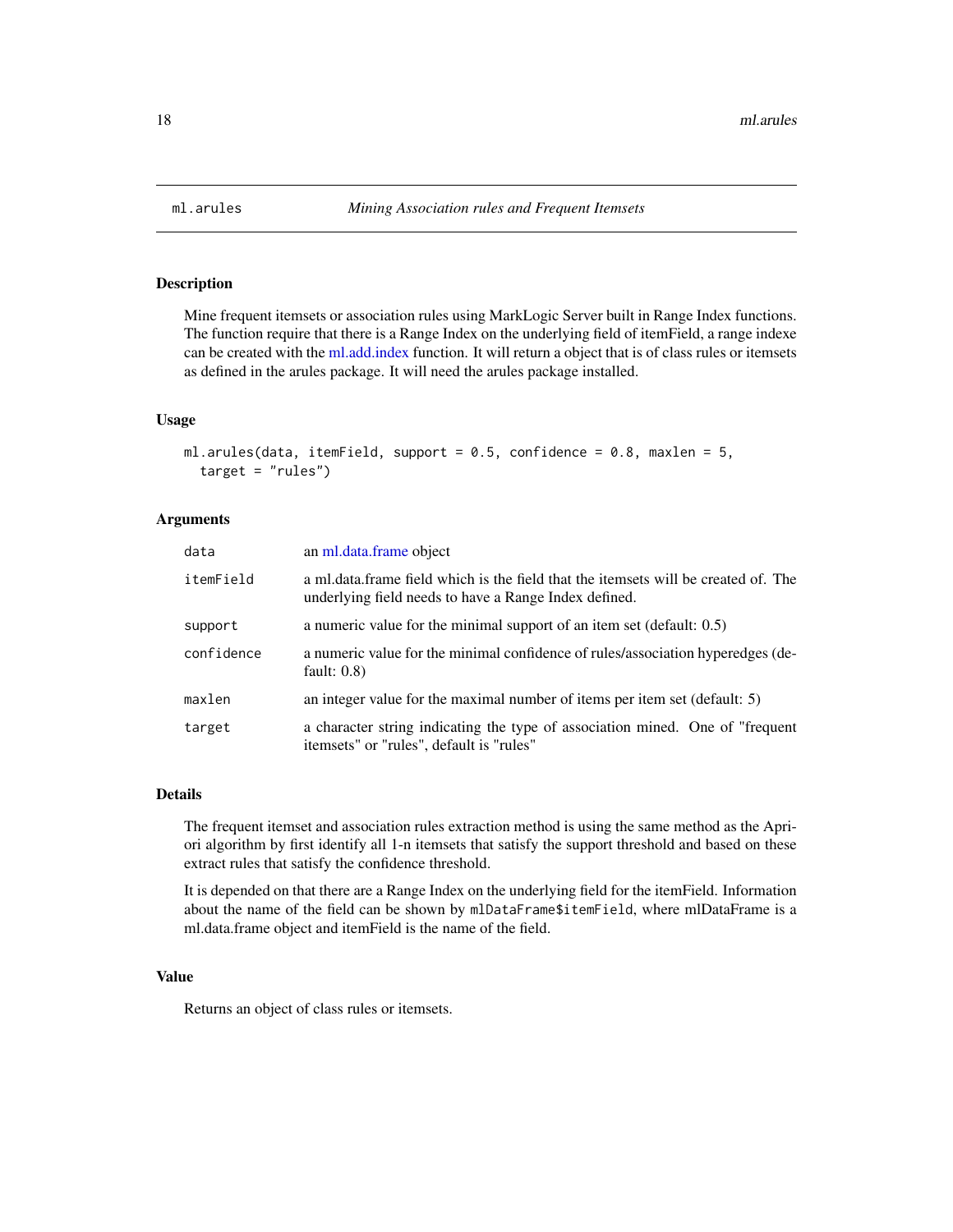<span id="page-18-0"></span>ml.clear.database *Remove all rfml internal files in a MarkLogic database.*

### Description

The function removes the [REST extensions](http://docs.marklogic.com/guide/rest-dev/extensions) and modules added with the [ml.init.database](#page-23-1) function. It also removes the document, /rfml/rfmlInfo.json, that stores the version of the rfml package and the date the database are initiated.

#### Usage

```
ml.clear.database(host = "localhost", port = "8000", adminuser = "admin",
 password = "admin")
```
# Arguments

| host      | The hostname or ipadress of the MarkLogic http server. Default to localhost.  |
|-----------|-------------------------------------------------------------------------------|
| port      | The port number of the MarkLogic http server. 8000 is used default            |
| adminuser | The username of a user that have rights to install options, admin is default. |
| password  | The password admin is default.                                                |

# Details

The user that is used for the login must have the rest-admin role, or the following privileges:

- http://marklogic.com/xdmp/privileges/rest-admin
- http://marklogic.com/xdmp/privileges/rest-writer
- http://marklogic.com/xdmp/privileges/rest-reader

#### Value

Nothing if success otherwise it will raise an error.

#### Examples

```
## Not run:
ml.clear.database("localhost", "8000", "admin", "admin")
## End(Not run)
```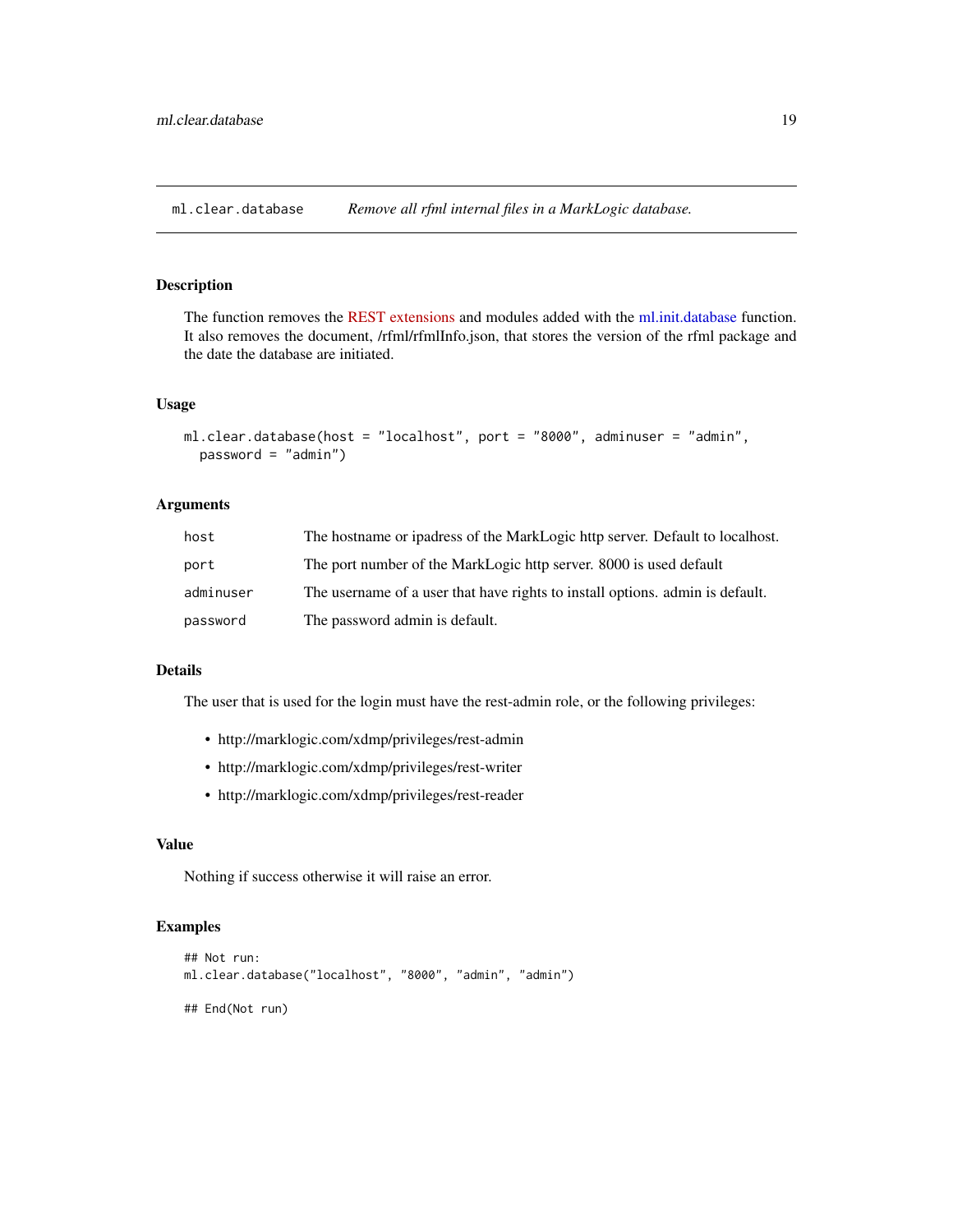<span id="page-19-1"></span><span id="page-19-0"></span>ml.col.def-class *An S4 class to represent a ml.col.def.*

#### Description

An S4 class to represent a ml.col.def.

# Slots

.expr A string with expresion that define the ml.col.def

.parent Pointer to the [ml.data.frame-class](#page-23-2) object that the field belongs to

.type A string with the type of field

.name A string with name of the field

.data\_type A string with the data type of the field

.org\_name A string with the original names of field

.format A string with the format of the source field

.xmlns A string with the namespace of the source field

.aggType A string

ml.collection.info *Retrives information about a collection*

# Description

The function extracts the structure of the documents belonging to a collection based on a sample it also estimates the number of documents that belongs to the collection.

#### Usage

ml.collection.info(conn, collection)

# Arguments

| conn       | A ml.conn-class object created by ml.connect |
|------------|----------------------------------------------|
| collection | A string woth the name of the collection     |

# Examples

```
## Not run:
library(rfml)
localConn <- ml.connect()
ml.collection.info(localConn, "iris")
```
## End(Not run)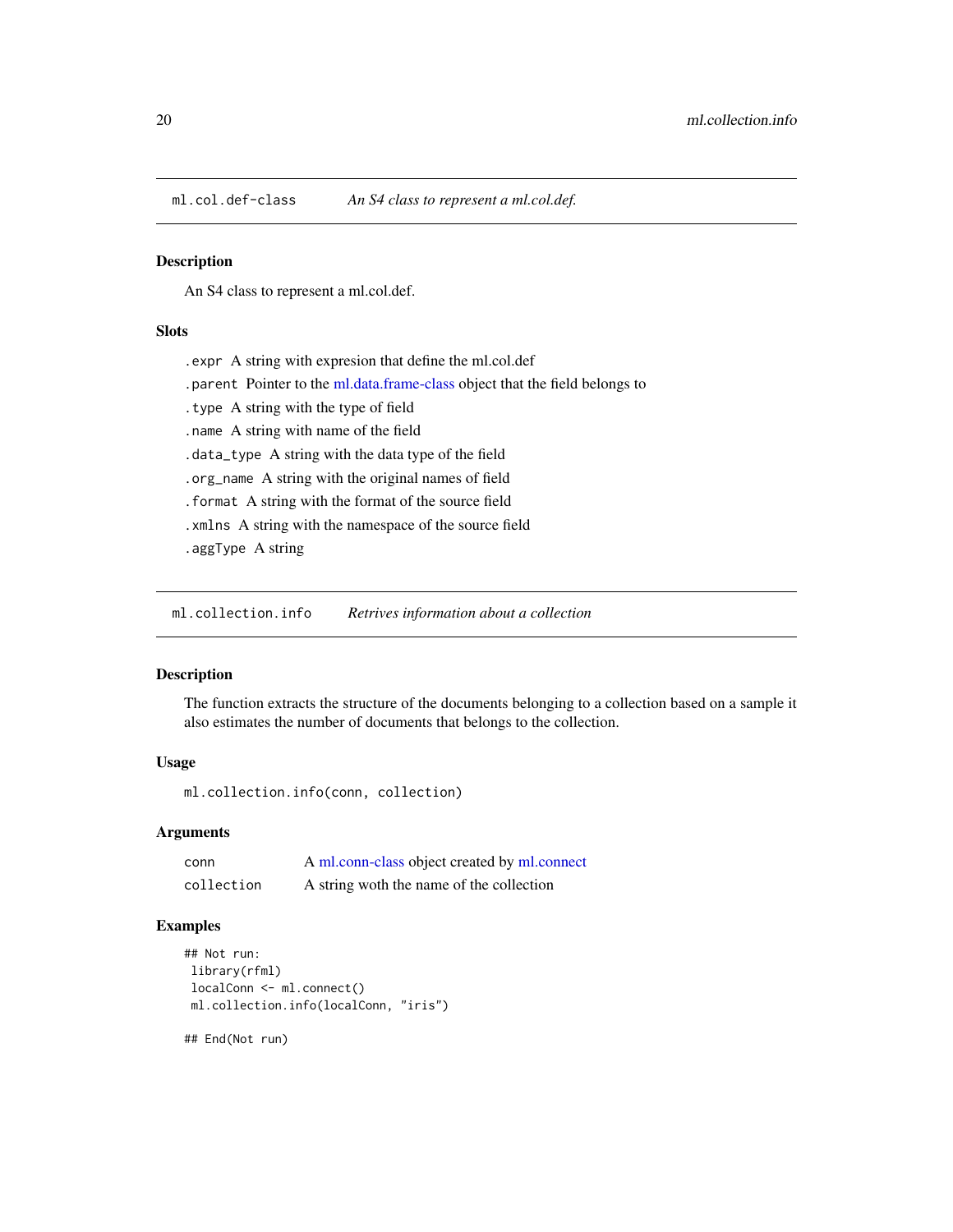<span id="page-20-0"></span>

#### Description

Lists all collections in a MarkLogic Database.

#### Usage

```
ml.collections(conn, query = "")
```
#### Arguments

| conn  | A ml.conn-class object created by ml.connect                                  |
|-------|-------------------------------------------------------------------------------|
| query | Limit the collections based on a query. For more information about syntax see |
|       | ml.data.frame                                                                 |

# Examples

```
## Not run:
library(rfml)
localConn <- ml.connect()
ml.collections(localConn)
```
## End(Not run)

<span id="page-20-1"></span>ml.conn-class *An S4 class to represent a connection to a MarkLogic Server Database*

#### Description

An S4 class to represent a connection to a MarkLogic Server Database

#### Slots

.id A integer with the connection number.

.host A string with the MarkLogic Server hostname or ip-adress

.port A string with the port number to the HTTP server for the MarkLogic Databse used

.mlversion A string with the version of the MarkLogic Server

.username A string with username

.password Encrypted password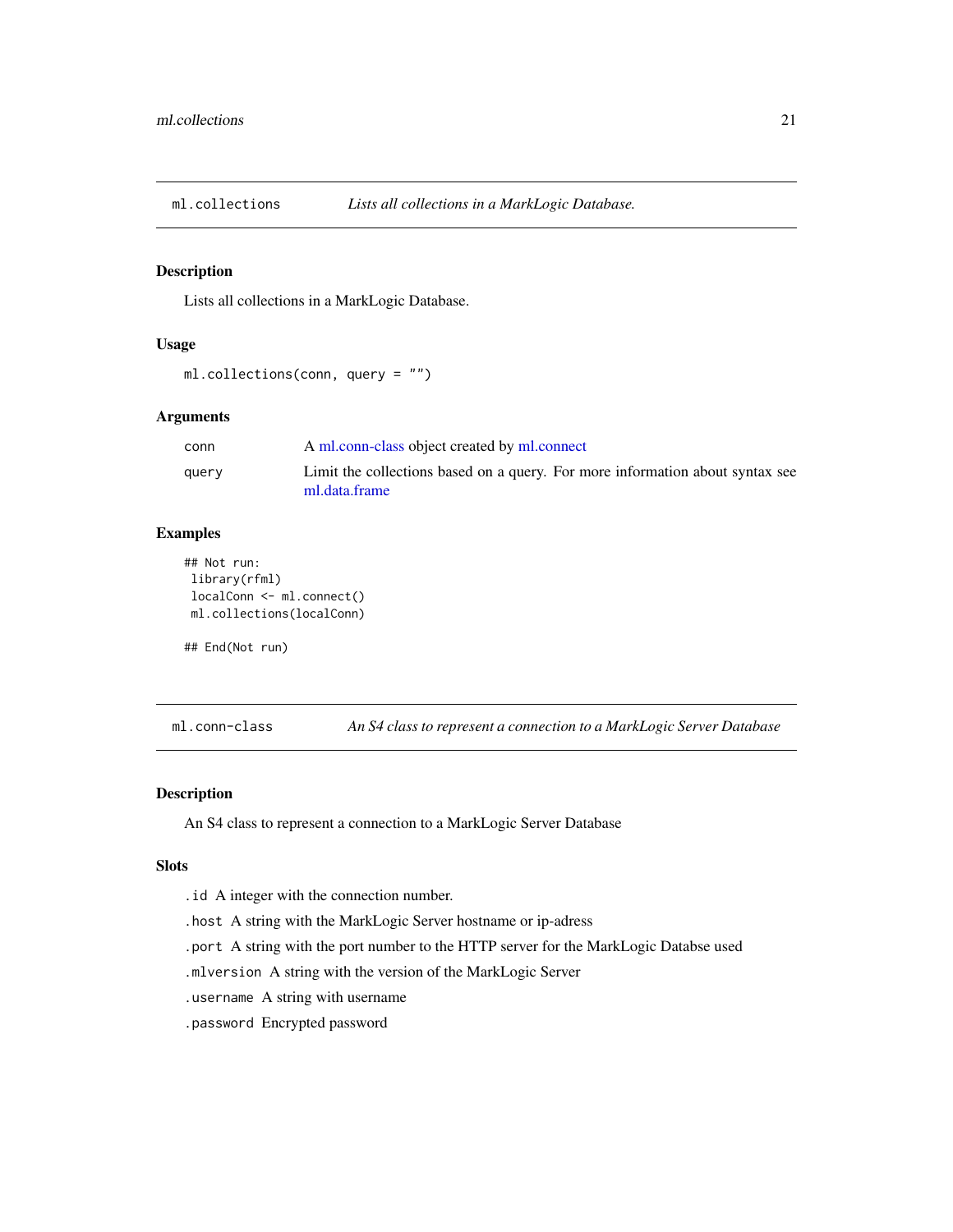<span id="page-21-2"></span><span id="page-21-0"></span>

#### Description

Creates a connection to a MarkLogic REST server.

#### Usage

```
ml.connect(host = "localhost", port = "8000", username = "admin",
 password = "admin")
```
#### Arguments

| host     | Hostname or ip-adress of the MarkLogic http server. Default to localhost. |
|----------|---------------------------------------------------------------------------|
| port     | Port number of the MarkLogic http server. 8000 is used default            |
| username | Username, admin is default.                                               |
| password | Password admin is default.                                                |

### Value

A ml.conn object.

# Examples

```
## Not run:
library(rfml)
locConn <- ml.connect("localhost","8000", "admin", "admin")
## End(Not run)
```
<span id="page-21-1"></span>ml.data.frame *Creates a [ml.data.frame](#page-21-1) object*

#### Description

A ml.data.frame object is an abstraction layer of data stored in a MarkLogic Server database. It is created based on the provided query, collection, directory and/or fiedlFilter parameters. For query and fieldFilter parameters see details section. It present data in MarkLogic Server in a tabular format. The ml.data.frame object enables many of the operations that can be used with a data.frame object.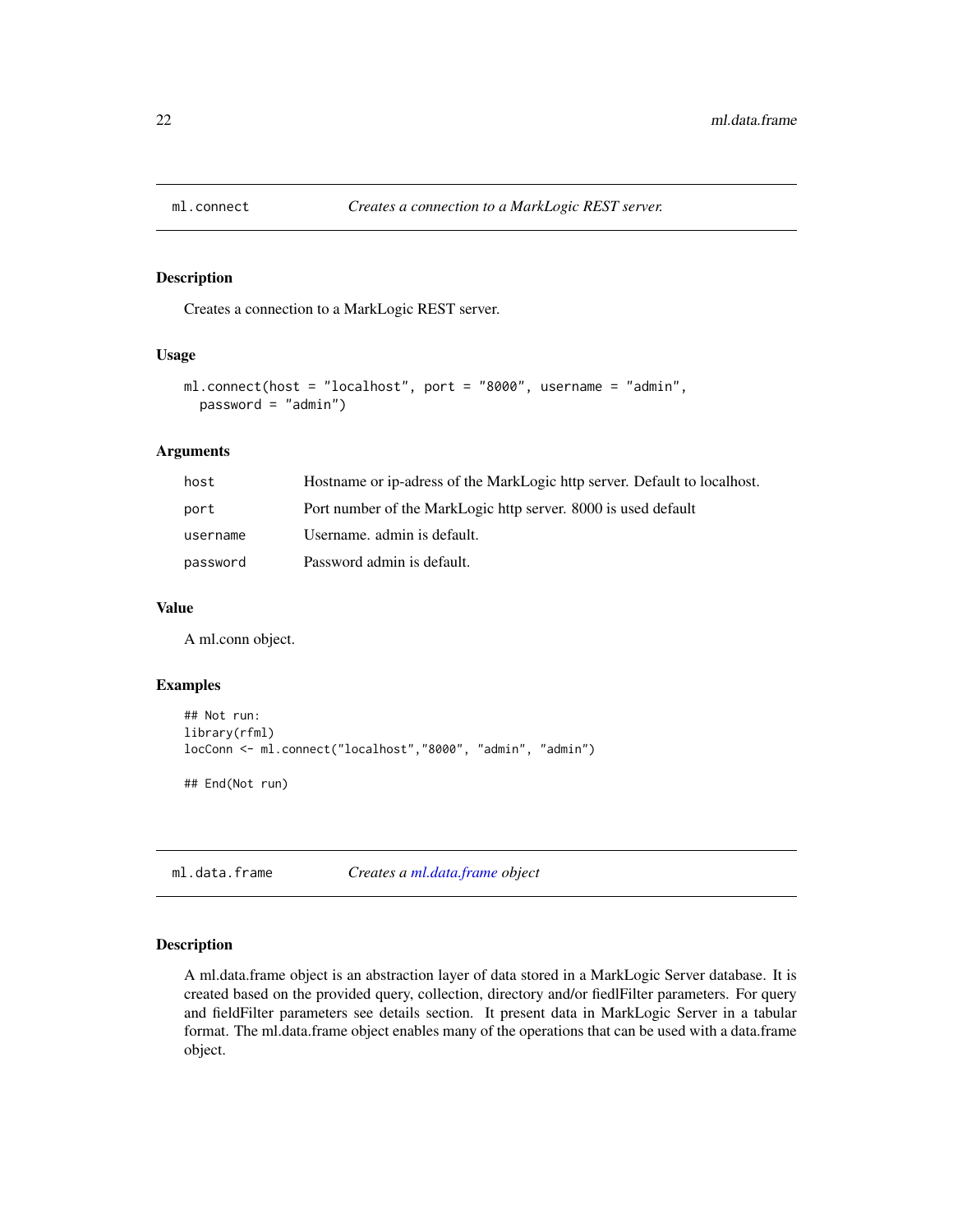# <span id="page-22-0"></span>ml.data.frame 23

#### Usage

```
ml.data.frame(conn, query = "", fieldFilter = "", ns = "NA",
 collection = c(), directory = c(), relevanceScores = FALSE,
  docUri = FALSE
```
#### Arguments

| conn            | A ml.conn-class object created by ml.connect                                                               |
|-----------------|------------------------------------------------------------------------------------------------------------|
| querv           | The query string used to define the result, see details for more information about<br>syntax.              |
| fieldFilter     | Field level filtering. Multiple field filters are separated by, See details for limi-<br>tations.          |
| ns              | A character with the namespace URI to be used with field Filter, default is none                           |
| collection      | A list of collection URI:s to filter on.                                                                   |
| directory       | A list of directory URI:s to filter on.                                                                    |
| relevanceScores |                                                                                                            |
|                 | TRUE/FALSE. If the result attributes score, confidence and fitness should be<br>included. Default is FALSE |
| docUri          | TRUE/FALSE. If the uri of the documents in the results should be included.<br>Default is FALSE.            |

### Details

The query parameter are using the [string search grammar](http://docs.marklogic.com/guide/search-dev/string-query) for searching for data, all of the syntax is supported except contstraints. This enables searches such as "dog AND cat" or "dog NEAR cat". The search is always done on all fields in the data, for a more precise search use the fieldFilter.

fieldFilter enables filtering on a specific field using comparison operators can be used. For the ">" "<" "!=" "<=" ">=" operators there muset exist a [element range index](http://docs.marklogic.com/guide/admin/range_index#id_93351) on the source field or a error will be raised, element range index can be created using the [ml.add.index](#page-16-1) function. "==" operator will always work since it does not depend of range indexes.

#### Value

A ml.data.frame object.

# See Also

[as.data.frame](#page-3-1) for pulling data, [as.ml.data.frame](#page-4-1) for uploading data, [rm.ml.data.frame](#page-28-1) for delete uploaded data

# Examples

```
## Not run:
library(rfml)
localConn <- ml.connect()
# create a ml.data.frame based on a search
mlIris <- ml.data.frame(localConn, "setosa")
```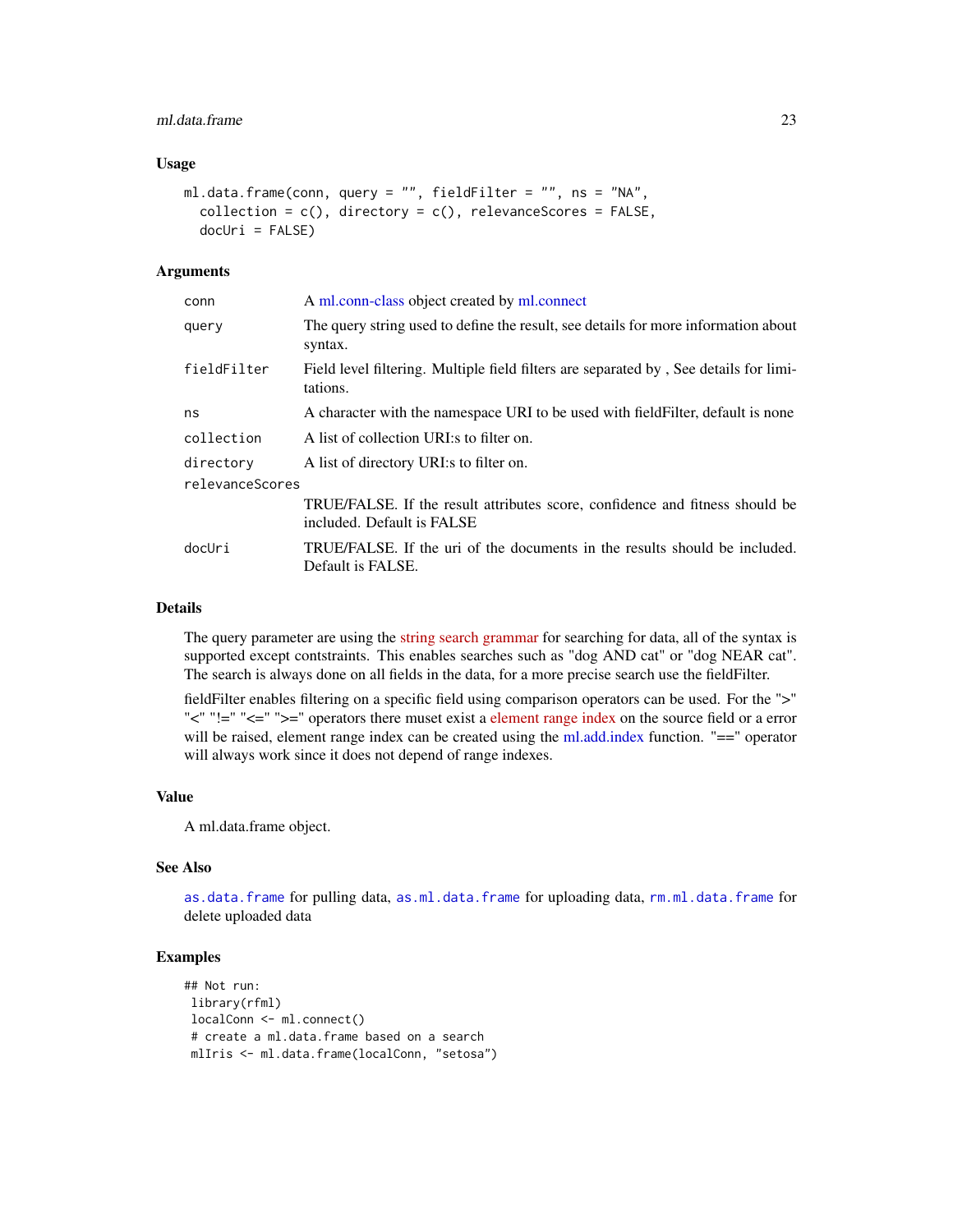```
# using search and collection filtering
mlIris <- ml.data.frame(localConn, "setosa", collection = "iris")
# using field filter
mlIris <- ml.data.frame(localConn, fieldFilter = "Species == setosa")
## End(Not run)
```
<span id="page-23-2"></span>ml.data.frame-class *An S4 class to represent a ml.data.frame.*

#### Description

An S4 class to represent a ml.data.frame.

#### **Slots**

- .name A string with the internal name for the ml.data.frame
- .conn The [ml.conn-class](#page-20-1) object that was created with ml.connect
- .queryArgs A list with parameters used to query MarkLogic Server
- .start A integer with the index of the first result to get
- .nrows A integer with the number of rows in the result
- .extracted A logical value indicating if we have selected a subset of fields
- .col.name A character vector with the field names
- .col.data\_type A character vector with the data types of the fields
- .col.org\_name A character vector with the original names of fields in the source documents
- .col.org\_xpath A character vector with the xpath to the original names in the source documents
- .col.format A character vector withthe source document format XML/JSON
- .col.xmlns A character vector with the namespace for the source document
- .col.defs A list of [ml.col.def-class](#page-19-1) added fields

<span id="page-23-1"></span>ml.init.database *Set up a MarkLogic database for use with rfml.*

# Description

The function installs [REST extensions](http://docs.marklogic.com/guide/rest-dev/extensions) and modules needed to use the package againts a MarkLogic Server database. The function needs to be executed once for each database that is going to be used with rfml. It also creates a document, /rfml/rfmlInfo.json, that stores the version of the rfml package and the date the database are initiated.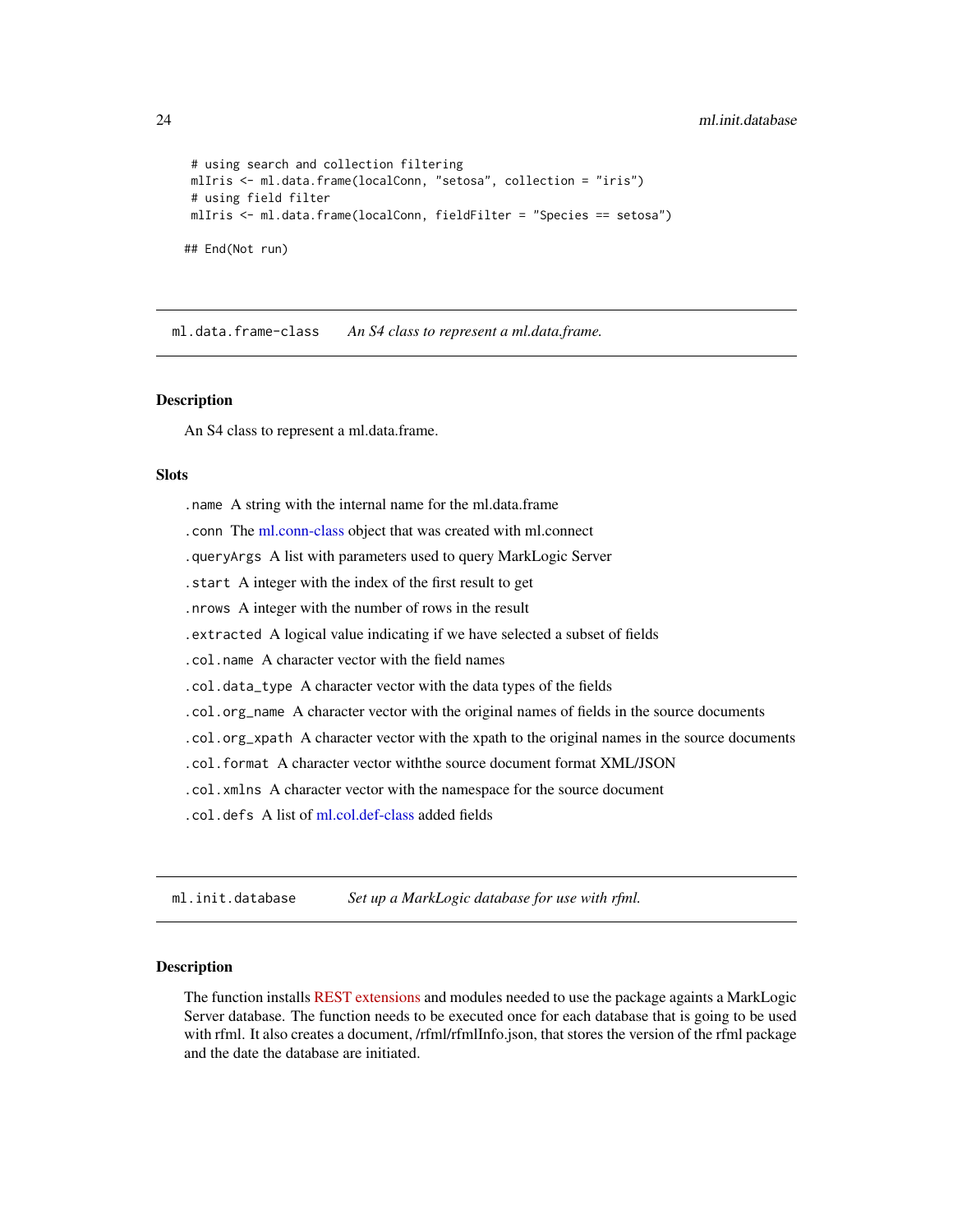#### <span id="page-24-0"></span>ml.lm 25

# Usage

```
ml.init.database(host = "localhost", port = "8000", adminuser = "admin",
 password = "admin")
```
# Arguments

| host      | The hostname or ip-adress of the MarkLogic http server. Default to local host. |
|-----------|--------------------------------------------------------------------------------|
| port      | The port number of the MarkLogic http server. 8000 is used default             |
| adminuser | The username of a user that have rights to install options, admin is default.  |
| password  | The password admin is default.                                                 |

# Details

The database must have a [REST server](http://docs.marklogic.com/guide/admin/http) and a [module database.](http://docs.marklogic.com/guide/admin/databases#id_38484) It also adds a document, /rfml/rfmlInfo.json, that stores the version of the rfml package and the date the database are initiated.

The user that is used for the function need to have the rest-admin role, or at least the following privileges:

- http://marklogic.com/xdmp/privileges/rest-admin
- http://marklogic.com/xdmp/privileges/rest-writer
- http://marklogic.com/xdmp/privileges/rest-reader

#### Value

Nothing if success or raise a error.

#### Examples

```
## Not run:
ml.init.database("localhost", "8000", "admin", "admin")
## End(Not run)
```
<span id="page-24-1"></span>ml.lm *Creates a simnple linear model*

#### Description

Returns a simple linear regression model, a linear regression model with a single explanatory variable

# Usage

ml.lm(form, mlDf)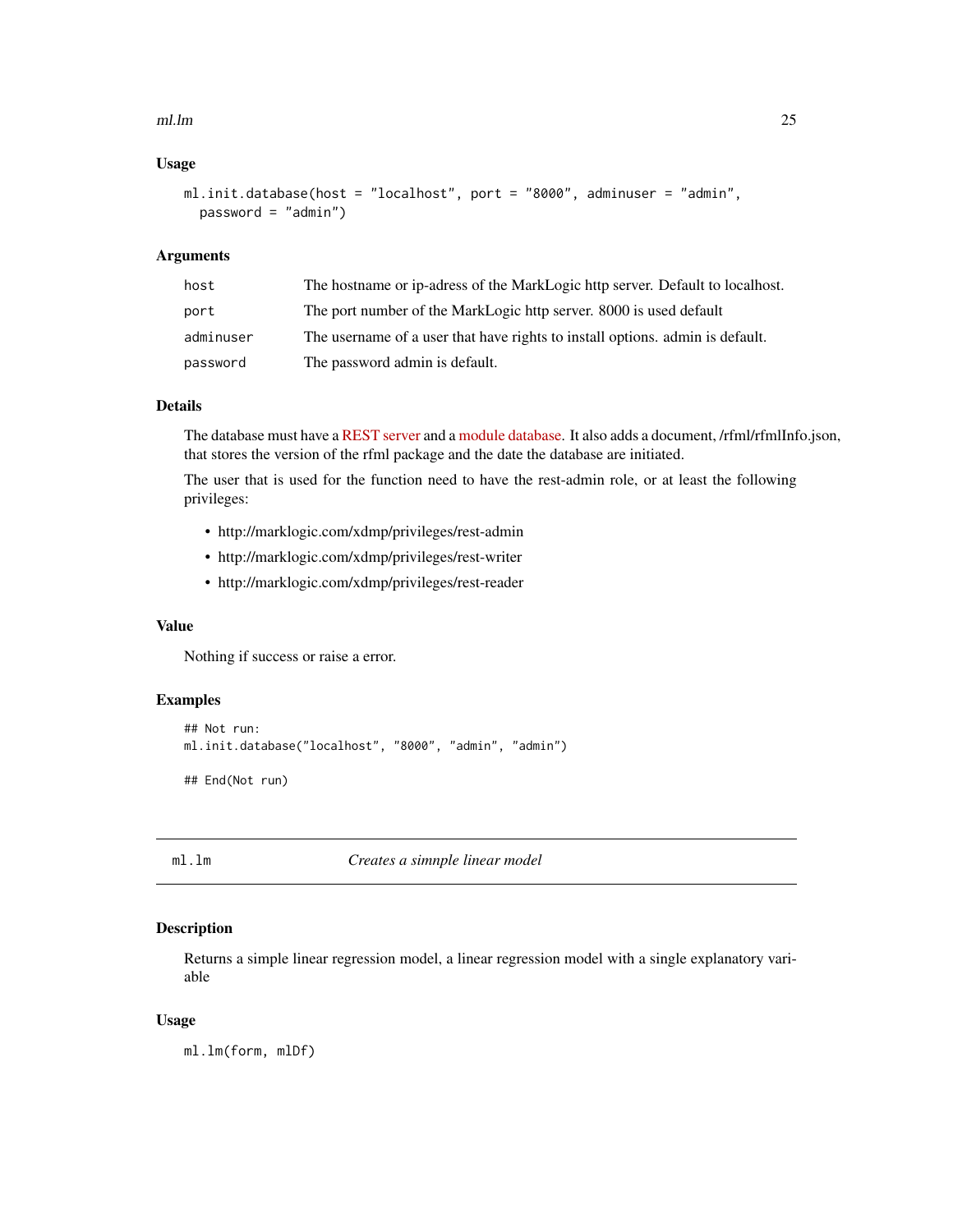#### <span id="page-25-0"></span>Arguments

| form | an object of class "formula" (or one that can be coerced to that class): a symbolic<br>description of the model to be fitted. |
|------|-------------------------------------------------------------------------------------------------------------------------------|
| mlDf | an ml.data.frame object                                                                                                       |

# Details

The function eliminates all pairs for which either the first field or the second field is empty. After the elimination, if the length of the input is less than 2, the function returns the empty sequence. After the elimination, if the standard deviation of the independent variable is 0, the function returns a linear model with intercept = the mean of the dependent variable, coefficients = NaN and r-squared = NaN. After the elimination, if the standard deviation of the dependent variable is 0, the function returns a linear model with r-squared = NaN.

ml.load.sample.data *Load sample data set into MarkLogic server*

### Description

The function uploads a sample data set to MarkLogic Server and returns a ml.data.frame object. Provided data sets are:

• "baskets" - sample order documents that can be used with the [ml.arules](#page-17-1) function.

To remove the sample use the [rm.ml.data.frame](#page-28-1) on the returned ml.data.frame object.

#### Usage

```
ml.load.sample.data(conn, dataSet = "baskets", name = "")
```
#### Arguments

| conn    | A ml.conn-class with a connection to a MarkLoic server                         |
|---------|--------------------------------------------------------------------------------|
| dataSet | Which dataset to upload, "baskets"                                             |
| name    | The name of the object. The data will be added to a collection with that name. |
|         | If not provided the dataSet name is used.                                      |

#### Value

A [ml.data.frame](#page-21-1) object pointing to the uploaded dataset.

#### Examples

```
## Not run:
locConn <- ml.connect()
mlBaskets <- ml.load.sample.data(locConn, "baskets")
## End(Not run)
```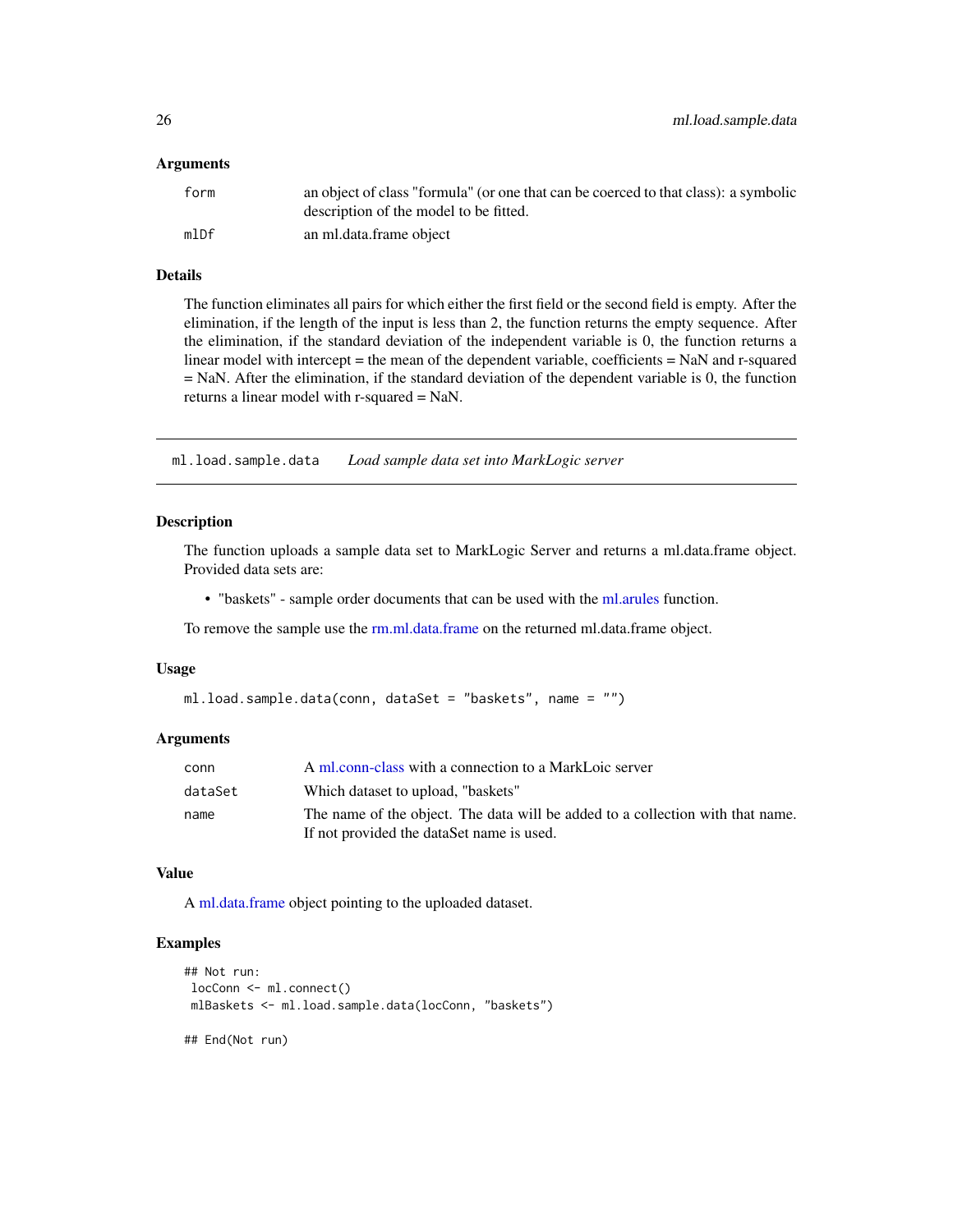<span id="page-26-0"></span>names,ml.data.frame-method

*Shows field names of a [ml.data.frame](#page-21-1) object*

# Description

Shows field names of a [ml.data.frame](#page-21-1) object

# Usage

```
## S4 method for signature 'ml.data.frame'
names(x)
```
### Arguments

x an ml.data.frame object

print,ml.col.def-method

*Prints information of a [ml.col.def-class](#page-19-1) object.*

# Description

Prints information of a [ml.col.def-class](#page-19-1) object.

# Usage

```
## S4 method for signature 'ml.col.def'
print(x)
```
# Arguments

x an [ml.col.def-class](#page-19-1) object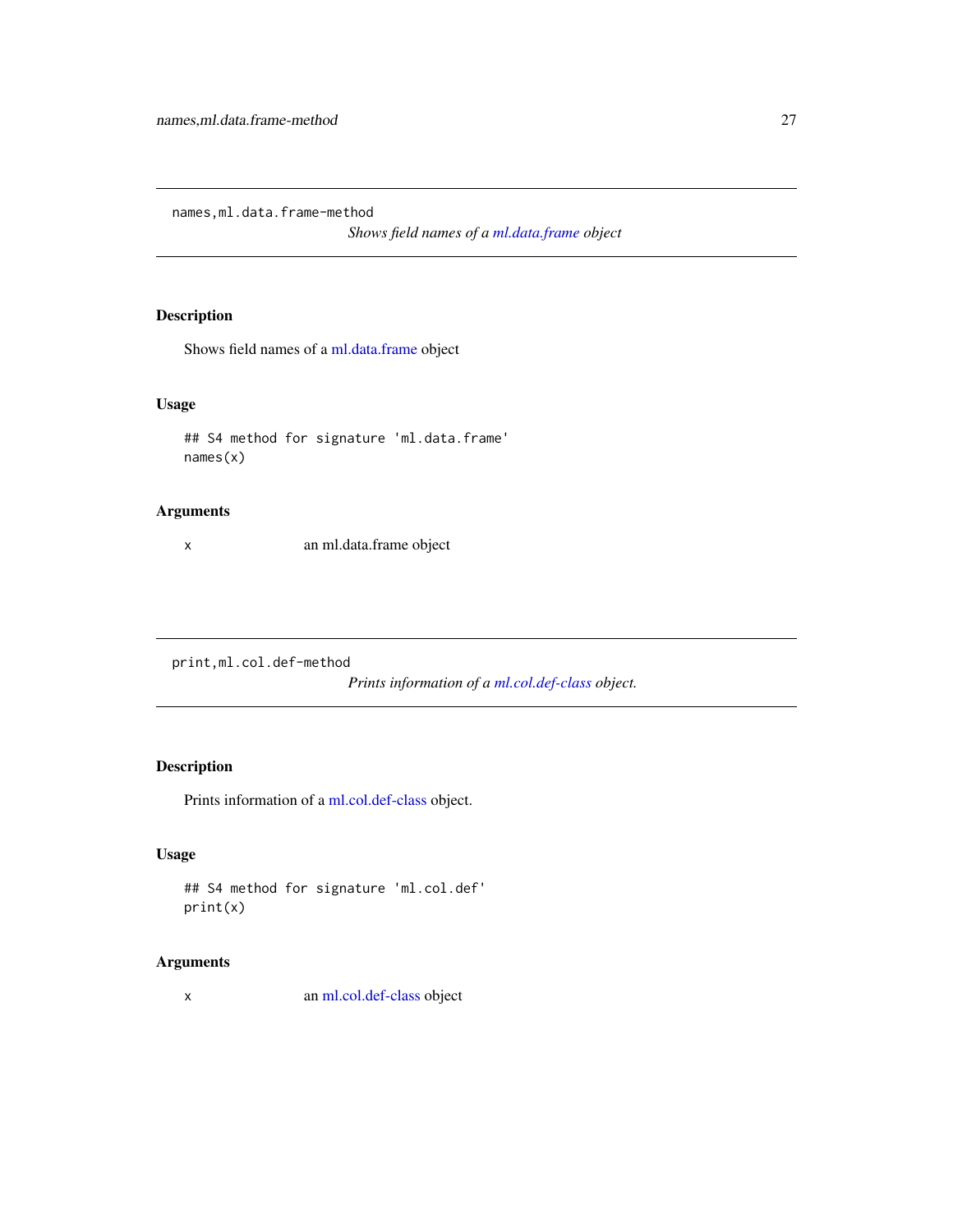<span id="page-27-0"></span>print,ml.data.frame-method

*Prints information of a [ml.data.frame](#page-21-1) object*

# Description

Prints information of a [ml.data.frame](#page-21-1) object

# Usage

```
## S4 method for signature 'ml.data.frame'
print(x)
```
# Arguments

x an ml.data.frame object

print.mlLm *Prints information for a simnple linear model returned by [ml.lm](#page-24-1)*

# Description

Prints information for a simnple linear model returned by [ml.lm](#page-24-1)

# Usage

## S3 method for class 'mlLm'  $print(x, \ldots)$ 

# Arguments

| x | a ml.lm result |
|---|----------------|
| . | not used       |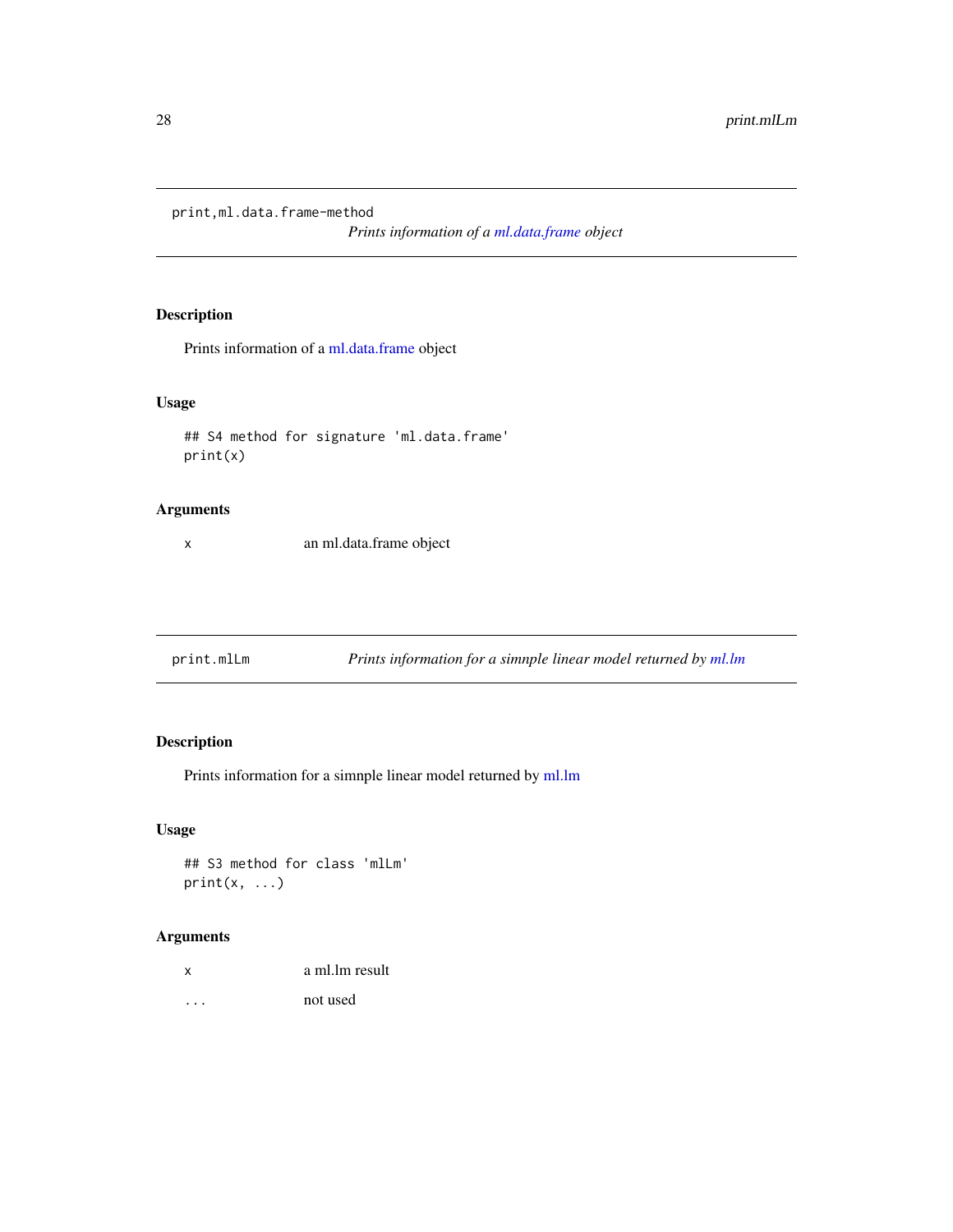<span id="page-28-0"></span>radians *Radians*

#### Description

Returns numeric expression converted from degrees to radians. The function is applied when the result is returned to the client.

#### Usage

radians(x)

#### Arguments

x an [ml.col.def-class](#page-19-1) object.

#### Value

numeric expression converted from degrees to radians.

rfml *rfml: a R wrapper for MarkLogic REST api*

#### Description

rfml: a R wrapper for MarkLogic REST api

<span id="page-28-1"></span>rm.ml.data.frame *Remove the data of a ml.data.frame object in MarkLogic server database.*

### Description

Removes the data that whas saved to MarkLogic server database using the [as.ml.data.frame](#page-4-1) function. If using a directory parameter it that call the same value needs to be provided for this function. The function will also delete the x object form tne R environment.

#### Usage

 $rm.m.$ ml.data.frame $(x,$  directory = "")

#### Arguments

x a ml.data.frame object. directory Optional. The directory where the data is stored, needs to start and end with a /.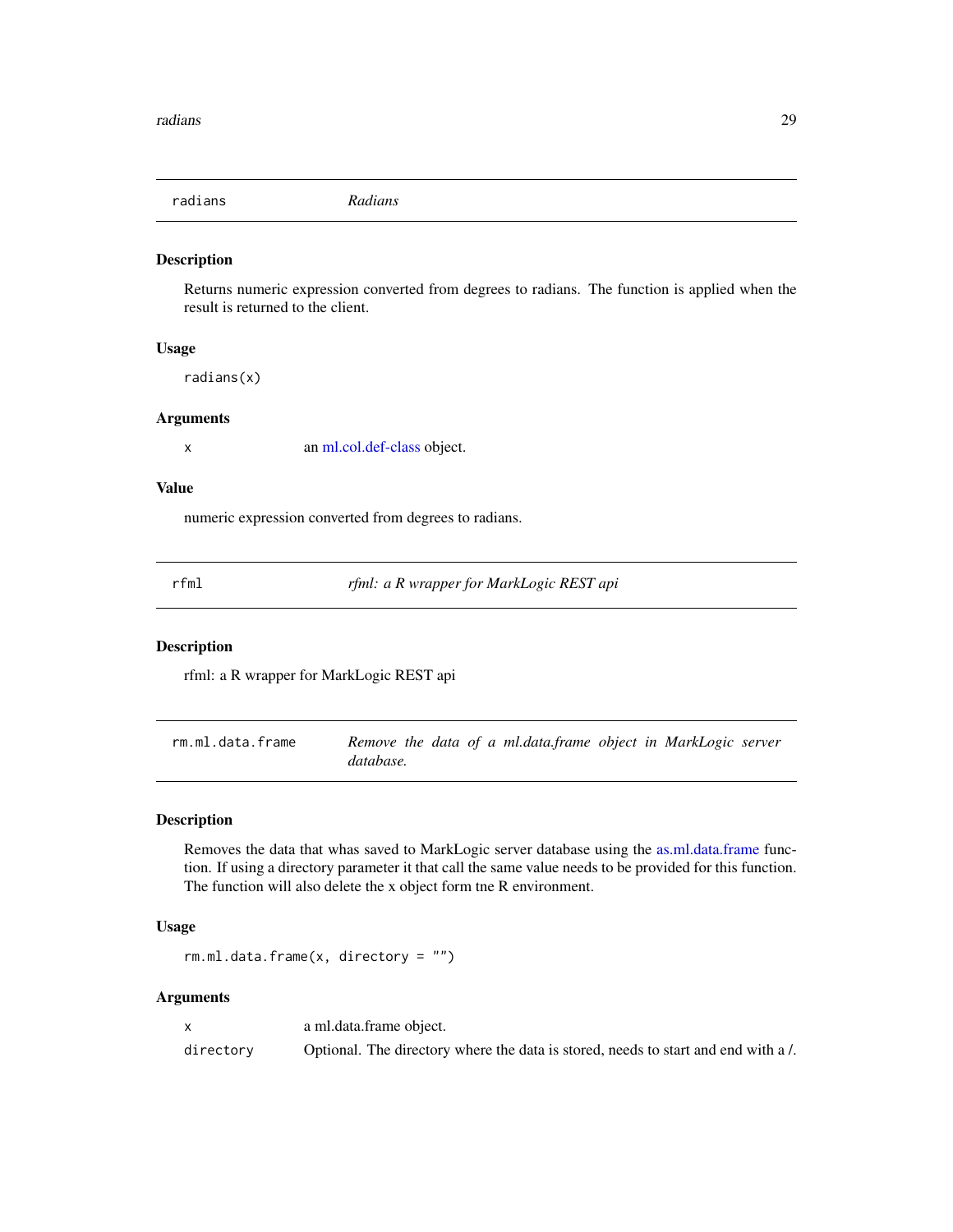# Value

A ml.data.frame object.

# See Also

[ml.data.frame](#page-21-1), [as.ml.data.frame](#page-4-1) for uploading data, [as.data.frame](#page-3-1) for pulling data

# Examples

```
## Not run:
rm.ml.data.frame(mlIris)
```
## End(Not run)

sd,ml.col.def-method *Standard Deviation*

# Description

Returns the sample standard deviation of a [ml.data.frame](#page-21-1) field.

# Usage

## S4 method for signature 'ml.col.def'  $sd(x, na.rm = NULL)$ 

#### Arguments

| x     | a ml.data.frame field. |
|-------|------------------------|
| na.rm | not used currently     |

#### Details

The function returns a empty value if the number of rows of the ml.data.frame that x belongs to is less than 2.

# Value

The sample standard deviation

<span id="page-29-0"></span>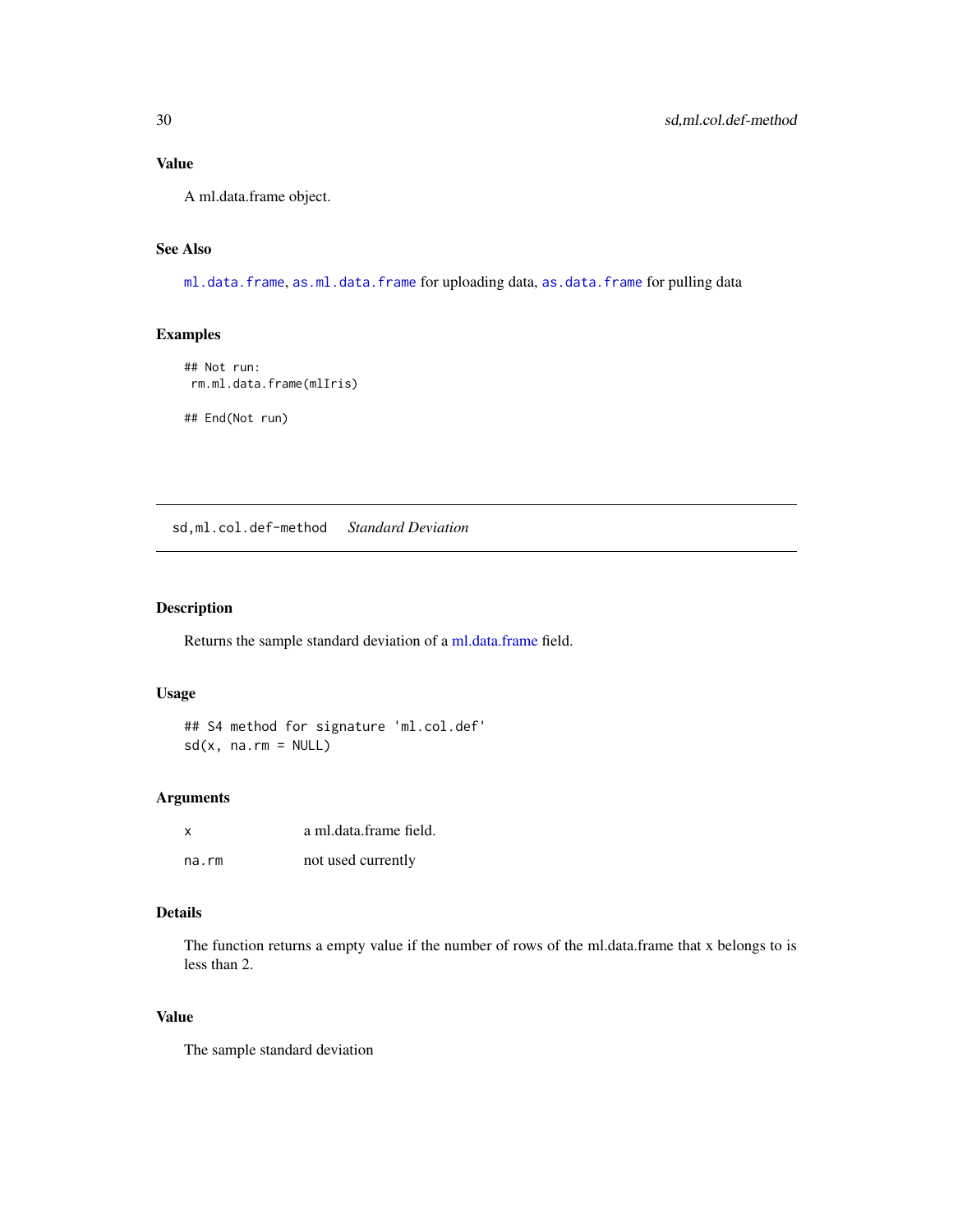#### <span id="page-30-0"></span>sd.pop 31

# Examples

```
## Not run:
library(rfml)
locConn <- ml.connect()
# create a ml.data.frame based on a search
mlIris <- ml.data.frame(locConn, collection = "iris")
# standard deviation
sd(mlIris$Sepal.Length)
```
## End(Not run)

#### sd.pop *Standard Deviation of a population*

# Description

Returns the sample standard deviation of a population.

#### Usage

sd.pop(x)

# Arguments

x a ml.data.frame field.

# Value

The sample standard deviation of a population.

### Examples

```
## Not run:
library(rfml)
locConn <- ml.connect()
# create a ml.data.frame based on a search
mlIris <- ml.data.frame(locConn, collection = "iris")
# standard deviation
sd.pop(mlIris$Sepal.Length)
```
## End(Not run)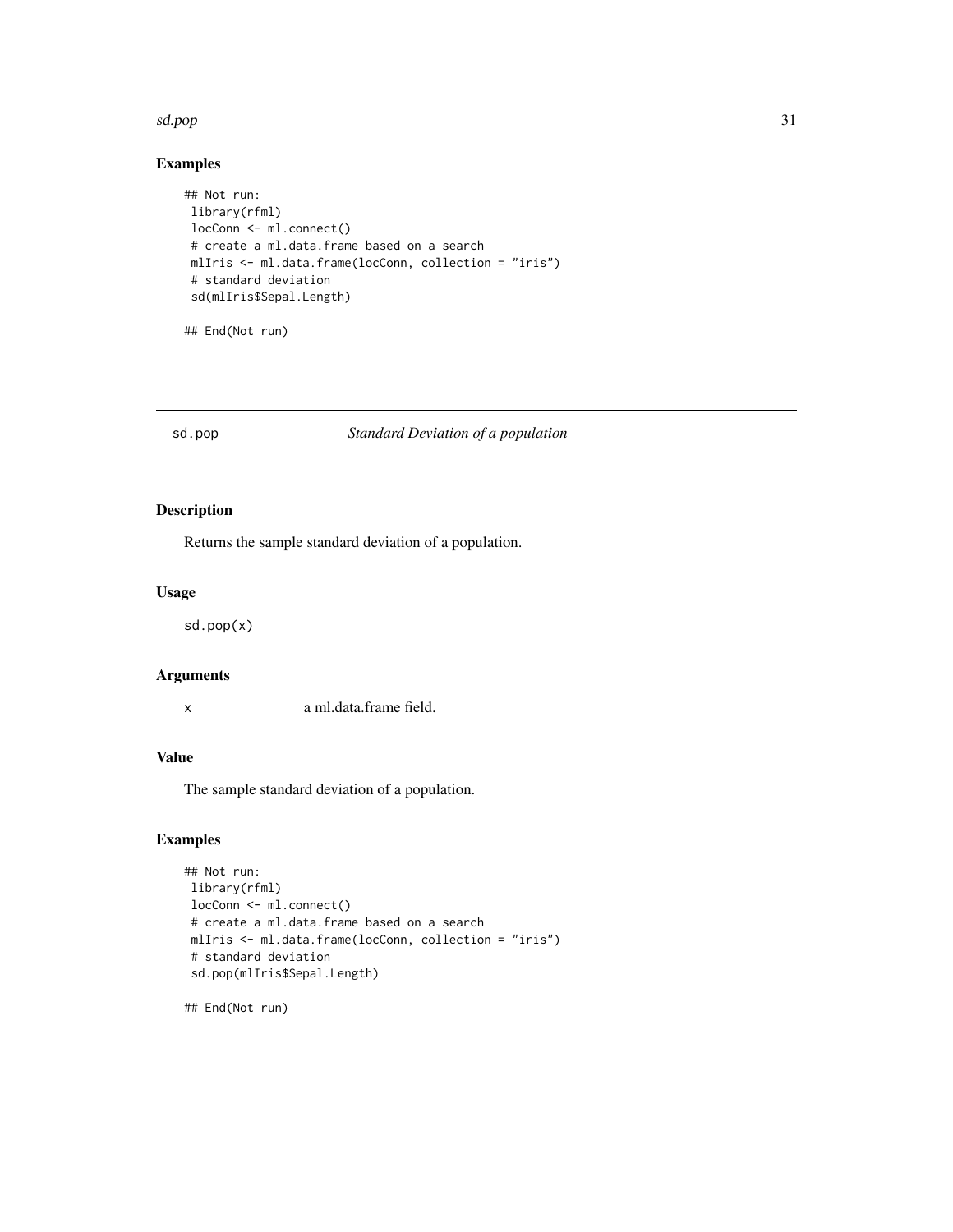<span id="page-31-0"></span>show,ml.col.def-method

*Prints information of a [ml.col.def-class](#page-19-1)*

# Description

Prints information of a [ml.col.def-class](#page-19-1)

# Usage

```
## S4 method for signature 'ml.col.def'
show(object)
```
# Arguments

object an [ml.col.def-class](#page-19-1) object

show,ml.data.frame-method

*Prints information of a [ml.data.frame](#page-21-1) object*

# Description

Prints information of a [ml.data.frame](#page-21-1) object

# Usage

```
## S4 method for signature 'ml.data.frame'
show(object)
```
# Arguments

object an ml.data.frame object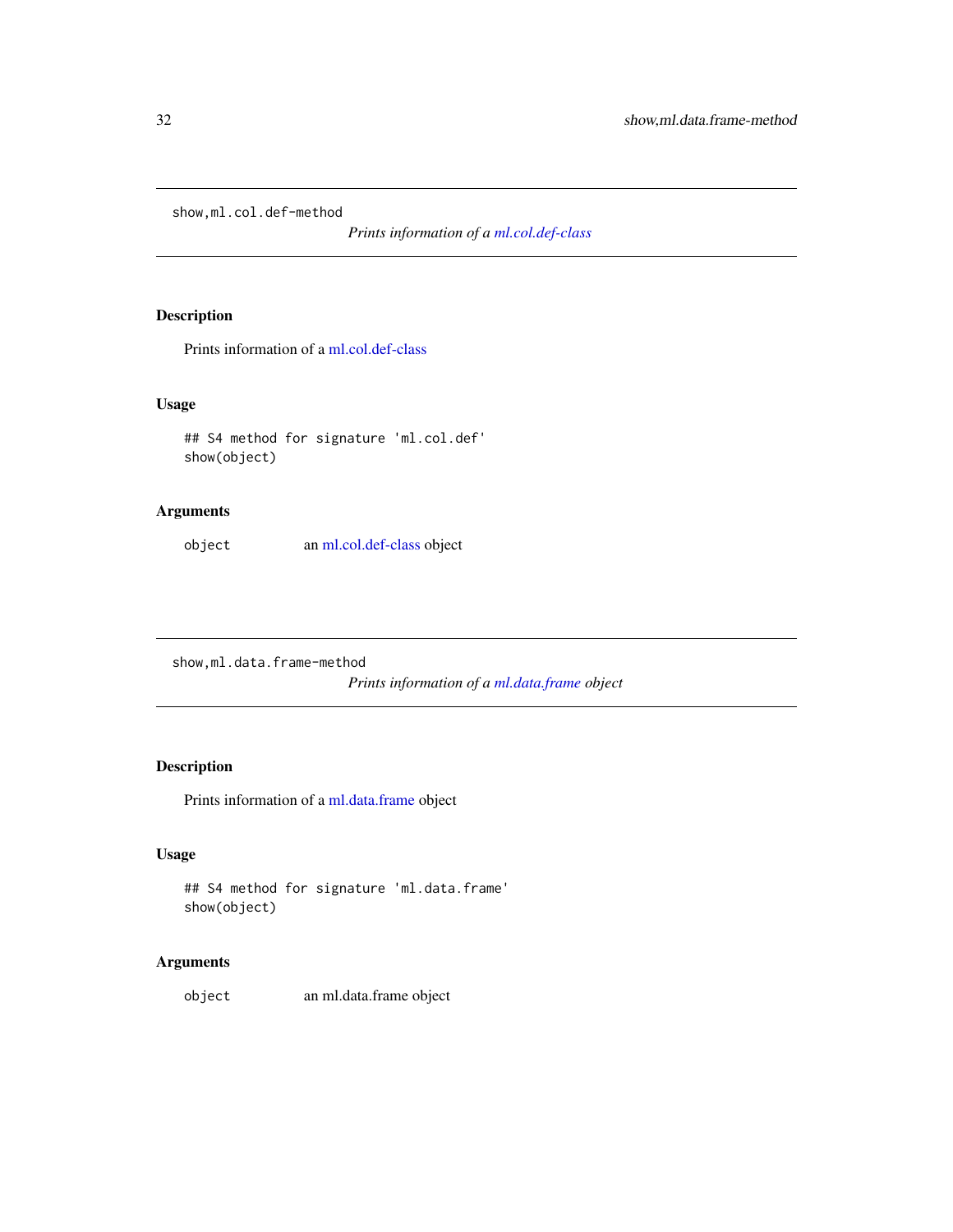<span id="page-32-0"></span>sum,ml.col.def-method *Sum*

# Description

Returns the sum of a [ml.data.frame](#page-21-1) field.

# Usage

## S4 method for signature 'ml.col.def'  $sum(x, na.rm = FALSE)$ 

#### Arguments

| x     | a ml.data.frame field. |
|-------|------------------------|
| na.rm | not currently used.    |

#### Value

The sum

# Examples

```
## Not run:
locConn <- ml.connect()
# create a ml.data.frame based on a search
mlIris <- ml.data.frame(locConn, collection = "iris")
# sum
sum(mlIris$Sepal.Length)
```
## End(Not run)

summary,ml.data.frame-method *ml.data.frame Summaries*

# Description

ml.data.frame Summaries

# Usage

```
## S4 method for signature 'ml.data.frame'
summary(object, digits = max(3L, getOption("digits")
 - 3L), maxsum = 7L, ...)
```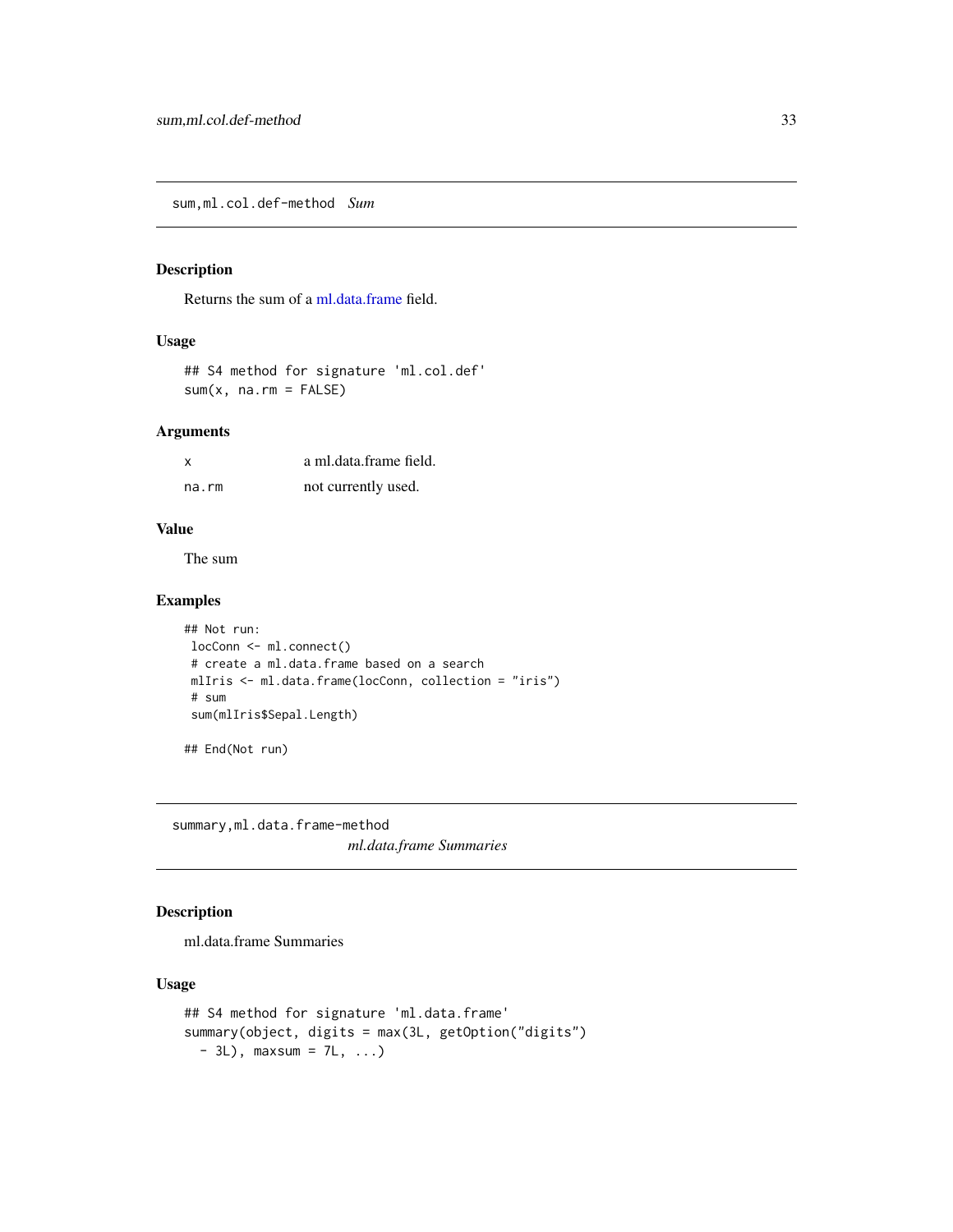# <span id="page-33-0"></span>Arguments

| object | an ml.data.frame object             |
|--------|-------------------------------------|
| digits | integer, used for number formatting |
| maxsum | not used.                           |
|        | not used.                           |

var,ml.col.def-method *Variance*

#### Description

Returns the sample variance of a [ml.data.frame](#page-21-1) field.

# Usage

## S4 method for signature 'ml.col.def' var(x, na.rm = FALSE)

# Arguments

| x     | a ml.data.frame field. |
|-------|------------------------|
| na.rm | not used currently     |

# Details

The function returns a empty value if the number of rows of the ml.data.frame that x belongs to is less than 2.

# Value

The sample variance

# Examples

```
## Not run:
library(rfml)
locConn <- ml.connect()
# create a ml.data.frame based on a search
mlIris <- ml.data.frame(locConn, collection = "iris")
# return the variance
var(mlIris$Sepal.Length)
```
## End(Not run)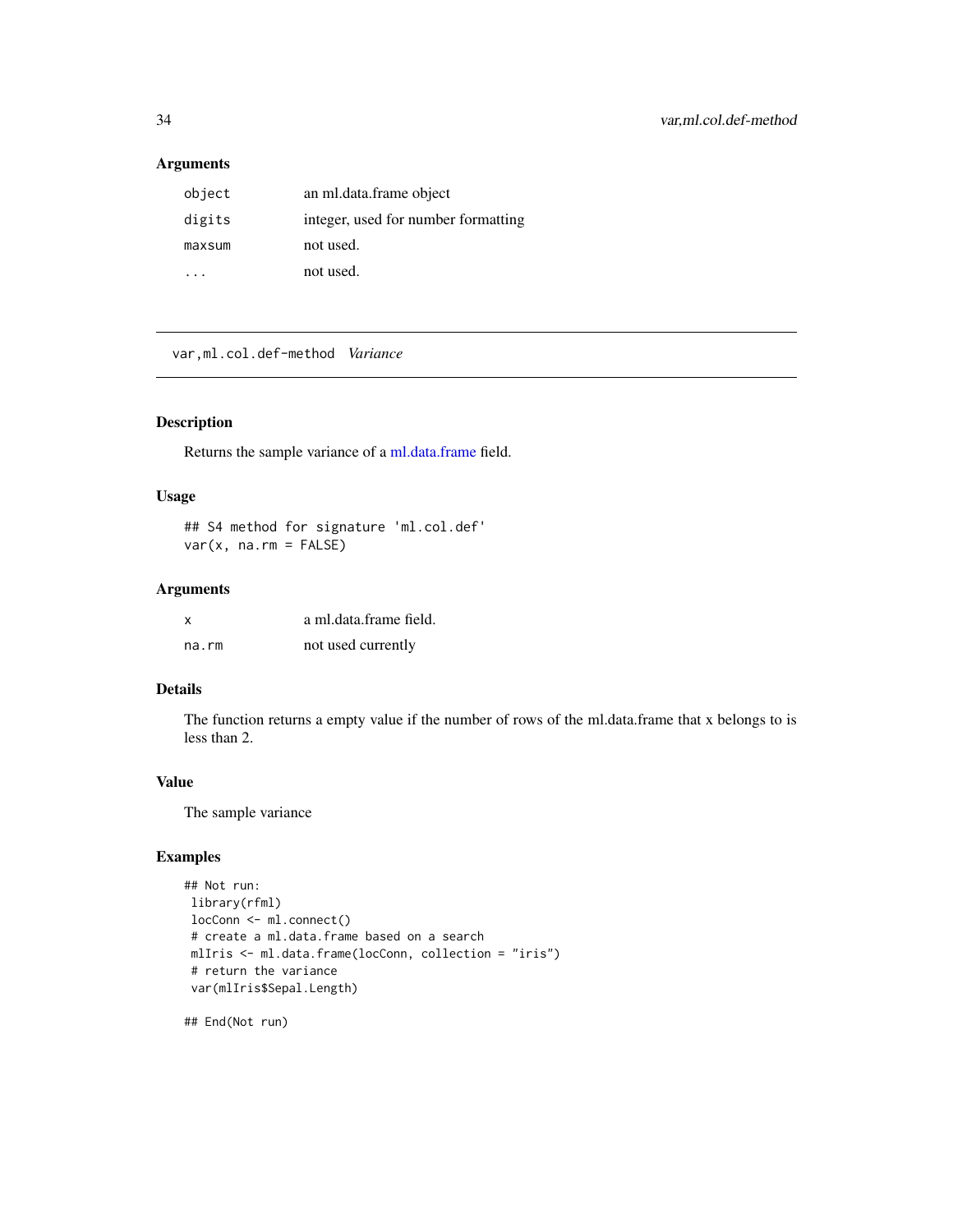<span id="page-34-0"></span>

#### Description

Returns the population variance of of a [ml.data.frame](#page-21-1) field.

#### Usage

 $var.pop(x, na.rm = FALSE)$ 

#### Arguments

| $\boldsymbol{\mathsf{x}}$ | a ml.data.frame field. |
|---------------------------|------------------------|
| na.rm                     | not used currently     |

# Details

The function returns a empty value if the number of rows of the ml.data.frame that x belongs to is less than 2.

# Value

The population variance

#### Examples

```
## Not run:
library(rfml)
locConn <- ml.connect()
# create a ml.data.frame based on a search
mlIris <- ml.data.frame(locConn, collection = "iris")
# population variance
var.pop(mlIris$Sepal.Length)
```
## End(Not run)

[,ml.data.frame-method

*Extract subsets of a ml.data.frame*

#### Description

Extract subset of columns and/or rows of a ml.data.frame. When extracting rows a ml.col.def referense can be used or a search text, see [ml.data.frame](#page-21-1) for query string grammar. See details for limitations when using a reference. The row filtering will be used togheter with the existing query of the ml.data.frame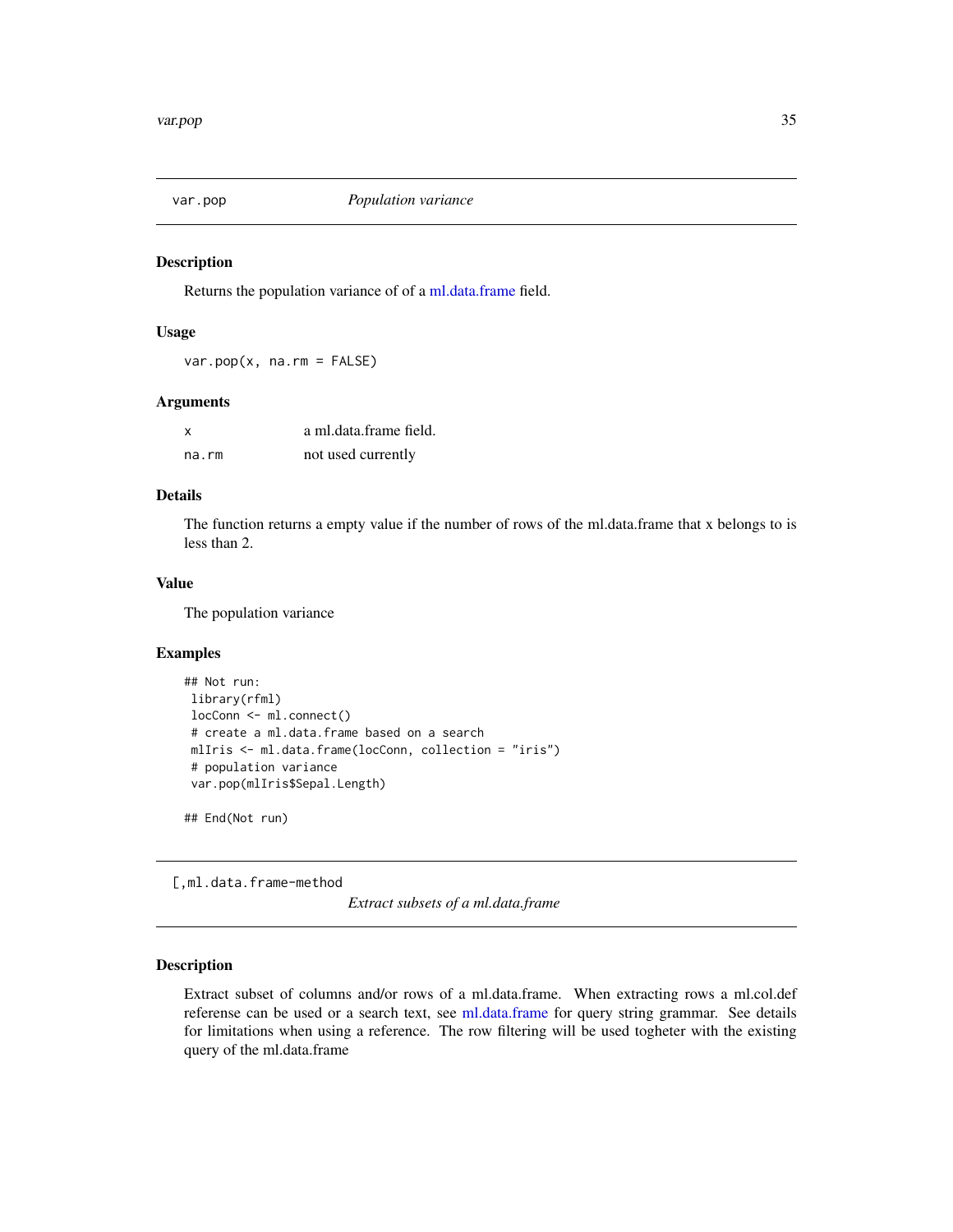#### <span id="page-35-0"></span>Usage

```
## S4 method for signature 'ml.data.frame'
x[i, j, ..., drop = NA]
```
# Arguments

| x        | a ml.data.frame from which to extract element(s).                                                                       |
|----------|-------------------------------------------------------------------------------------------------------------------------|
| i, j     | Indices specifying elements to extract. Indices are 'numeric' or 'character' vec-<br>tors or empty (missing) or 'NULL'. |
| $\cdots$ | Not used.                                                                                                               |
| drop     | Not used.                                                                                                               |

#### Details

When extracting rows using ml.col.def comparison operators can be used. For the ">" "<" "!=" "<=" ">=" operators there muset exist a [element range index](http://docs.marklogic.com/guide/admin/range_index#id_93351) on the source field or a error will be raised, element range index can be created using the [ml.add.index](#page-16-1) function. "==" operator will always work since it does not depend of range indexes.

#### Value

A ml.data.frame object is returned

#### Examples

```
## Not run:
library(rfml)
localConn <- ml.connect()
# create a ml.data.frame based on the iris data set
mlIris <- as.ml.data.frame(localConn, iris, "iris")
# select first three columns
mlIris2 <- mlIris[1:3]
# same
mlIris2 <- mlIris[,1:3]
# same
mlIris2 <- mlIris[,c("Sepal.Length","Sepal.Width","Petal.Length")]
# select first three columns for all rows with Spieces = setosa
mlIris2 <- mlIris[mlIris$Species=="setosa", 1:3]
# select all columns for all rows with Spieces = setosa
mlIris2 <- mlIris[mlIris$Species=="setosa",]
 # select all columns for all rows with "setosa" in any column
mlIris2 <- mlIris["setosa",]
```
## End(Not run)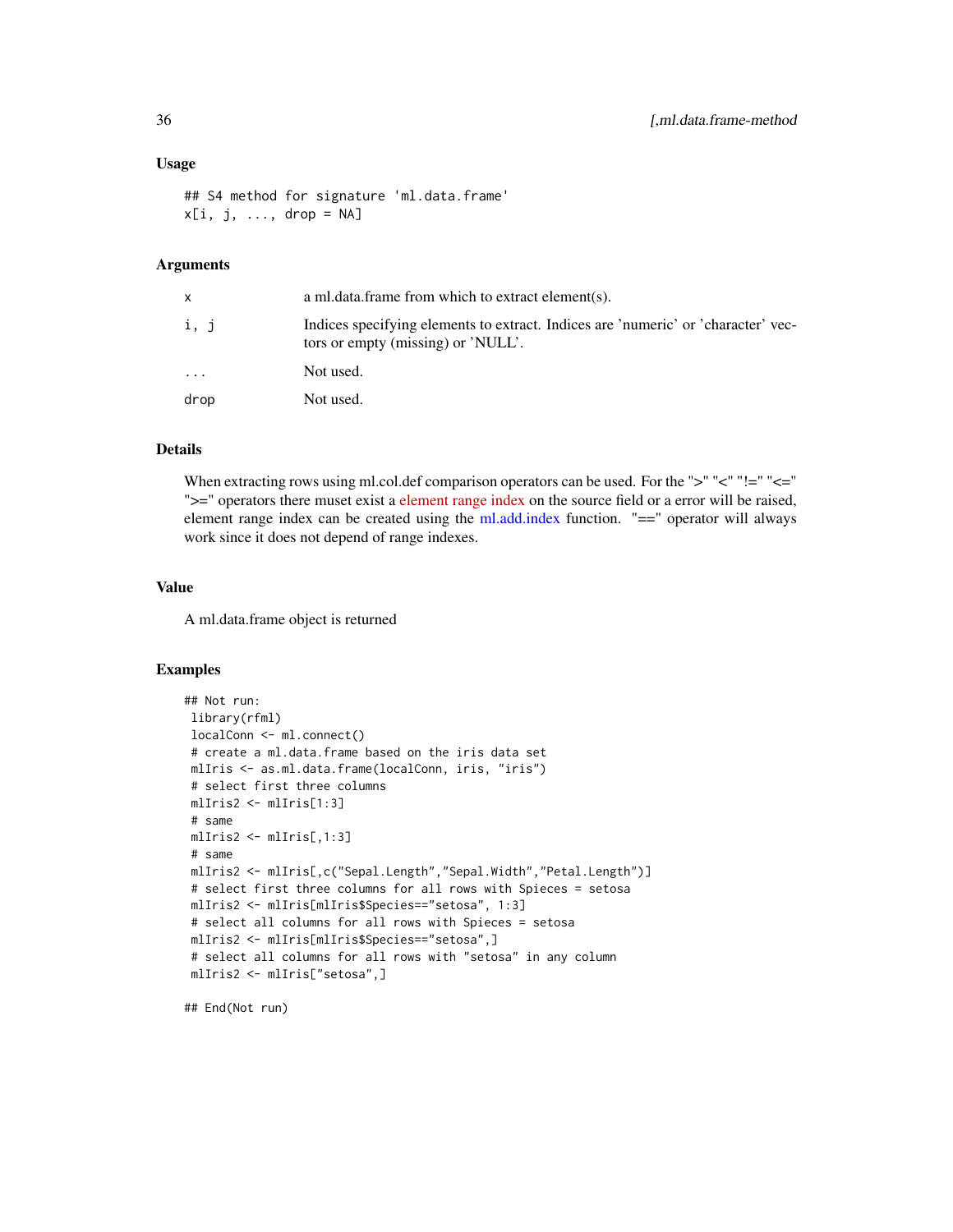<span id="page-36-0"></span>\$,ml.data.frame-method

*Returns a [ml.data.frame](#page-21-1) field as a [ml.col.def-class](#page-19-1)*

#### Description

Returns a [ml.data.frame](#page-21-1) field as a [ml.col.def-class](#page-19-1)

#### Usage

## S4 method for signature 'ml.data.frame' x\$name

# Arguments

| X    | an ml.data.frame object |
|------|-------------------------|
| name | field name              |

#### Value

[ml.col.def-class](#page-19-1) object

```
$<-,ml.data.frame-method
```
*Adds a new ml.data.frame field as a [ml.col.def-class](#page-19-1)*

# Description

The fields only exists within the object and are not created at the database side.

#### Usage

```
## S4 replacement method for signature 'ml.data.frame'
x$name <- value
```
# Arguments

| x     | A ml.data.frame object                            |
|-------|---------------------------------------------------|
| name  | Name of the new field                             |
| value | The value for the new field. Typical a expression |

# Value

[ml.col.def-class](#page-19-1) object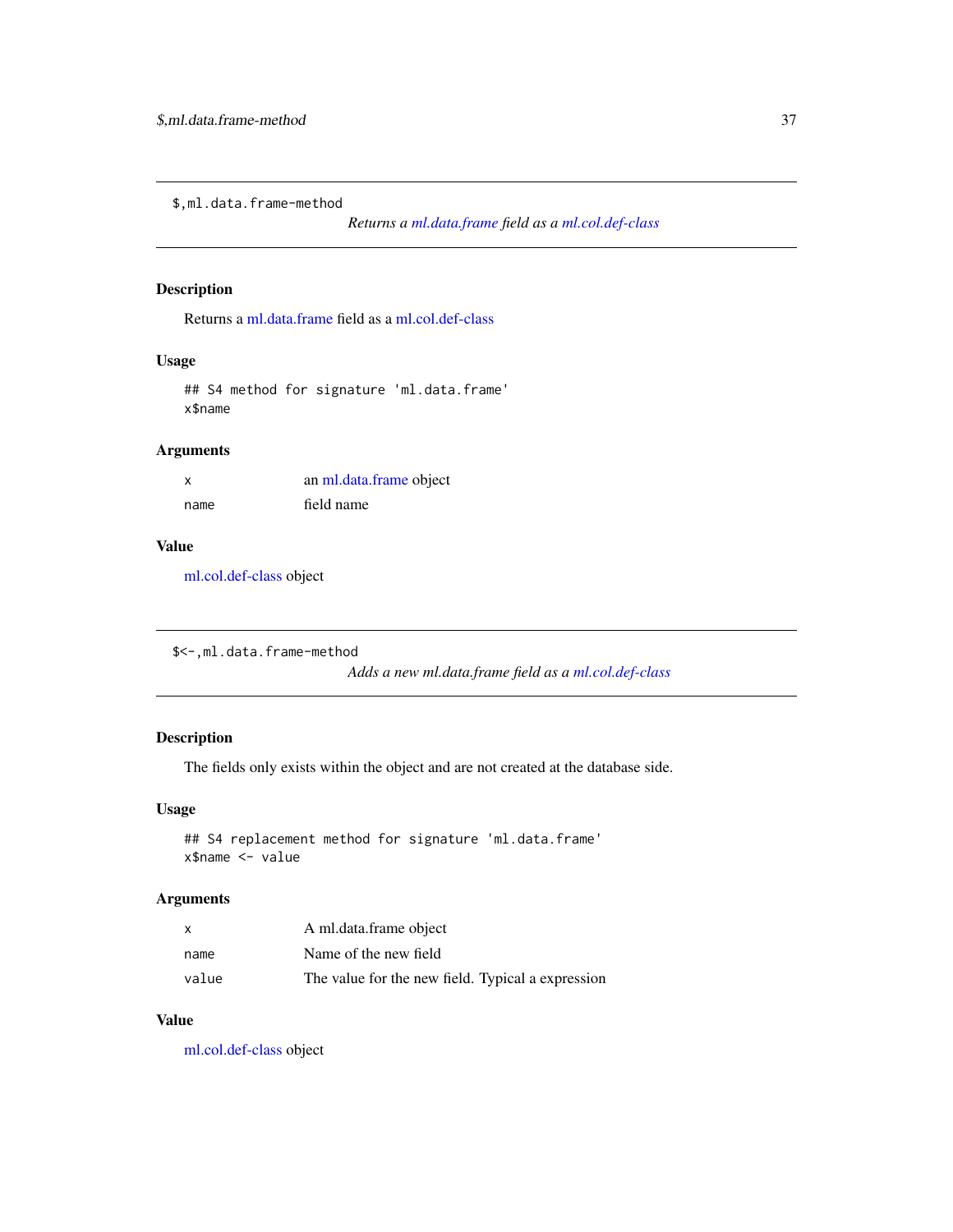# Examples

```
## Not run:
library(rfml)
locConn <- ml.connect()
 # create a ml.data.frame based on the iris data set
mlIris <- as.ml.data.frame(locConn, iris, "iris")
# create a field based on an existing
mlIris$newField <- mlIris$Petal.Width
 # create a field based calculation on existing
 mlIris$newField2 <- mlIris$Petal.Width + mlIris$Petal.Length
 # create a field based on an previous created
 mlIris$newField3 <- mlIris$Petal.Width + 10
 mlIris$abs_width <- abs(mlIris$Petal.Width)
```
## End(Not run)